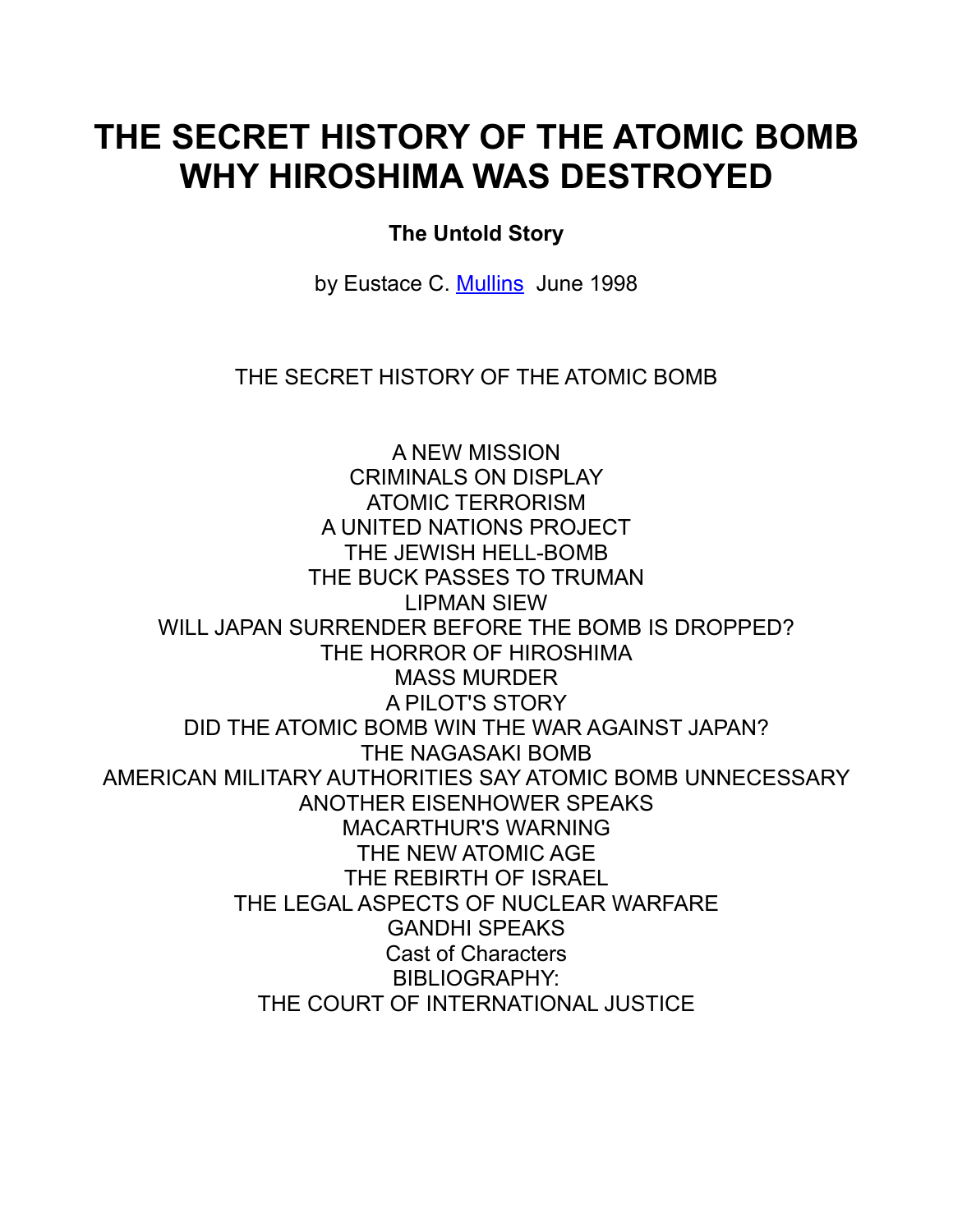The world was stunned to learn that India has now tested nuclear weapons. For many years, all nations have been concerned about the proliferation of atomic explosives. Even in their distress, no one seems to be interested in the historic or the psychological record of why these weapons were developed, and what special breed of mankind devoted themselves to this diabolical goal.

Despite the lack of public interest, the record is clear, and easily available to anyone who is interested. My interest in this subject, dormant for many years was suddenly rekindled during my annual lecture tour in Japan. My hosts had taken me to the city of Nagasaki for the first time. Without telling me their plans, they entered the Nagasaki Atomic Bomb Museum. I thought it would be an interesting experience, but, to my surprise, when I walked into the exhibition rooms, I was suddenly overcome by sadness. Realizing that I was about to burst into tears, I moved away from my companions, and stood biting my lip. Even so, it seemed impossible to control myself. I was surrounded by the most gruesome objects, the fingers of a human hand fused with glass, a photograph of the shadow of a man on a brick wall; the man had been vaporized in the explosion .

#### **A NEW MISSION**

When I returned to the United States, I knew1 had to unearth the sinister figures behind greatest of human catastrophes. It took many weeks of research to uncover what turned out to be the most far-reaching conspiracy of all time, the program of a few dedicated revolutionaries to seize control of the entire world, by inventing the powerful weapon ever unveiled.

The story begins in Germany. In the 1930s, Germany and Japan had a number of scientists icing on the development of nuclear fission. In both of these countries, their leaders sternly forbade them to continue their research. Adolf Hitler said he would never allow anyone in Germany to work to work on such an inhumane weapon.

The Emperor of Japan let his scientists know that he would never approve such a weapon. At that time the United States had no one working on nuclear fission. The disgruntled German scientists contacted friends in the United States, and were told that there was a possibility of government support for their work here. As Don Beyer tells these immigrants to the United States pushed their program.

"Leo Szilard, together with his long time friends and fellow Hungarian physicists, Eugene Wigner and Edward Teller, agreed that the President must be warned; fission bomb tehnology was not so farfetched. The Jewish emigres, now living in America, had personal experience of fascism in Europe. In 1939, the three physicists enlisted the support of Albert Einstein, letter dated August 2 signed by Einstein was delivered by Alexander Sachs to Franklin D. Roosevelt at the White House on October 11, 39."

#### **CRIMINALS ON DISPLAY**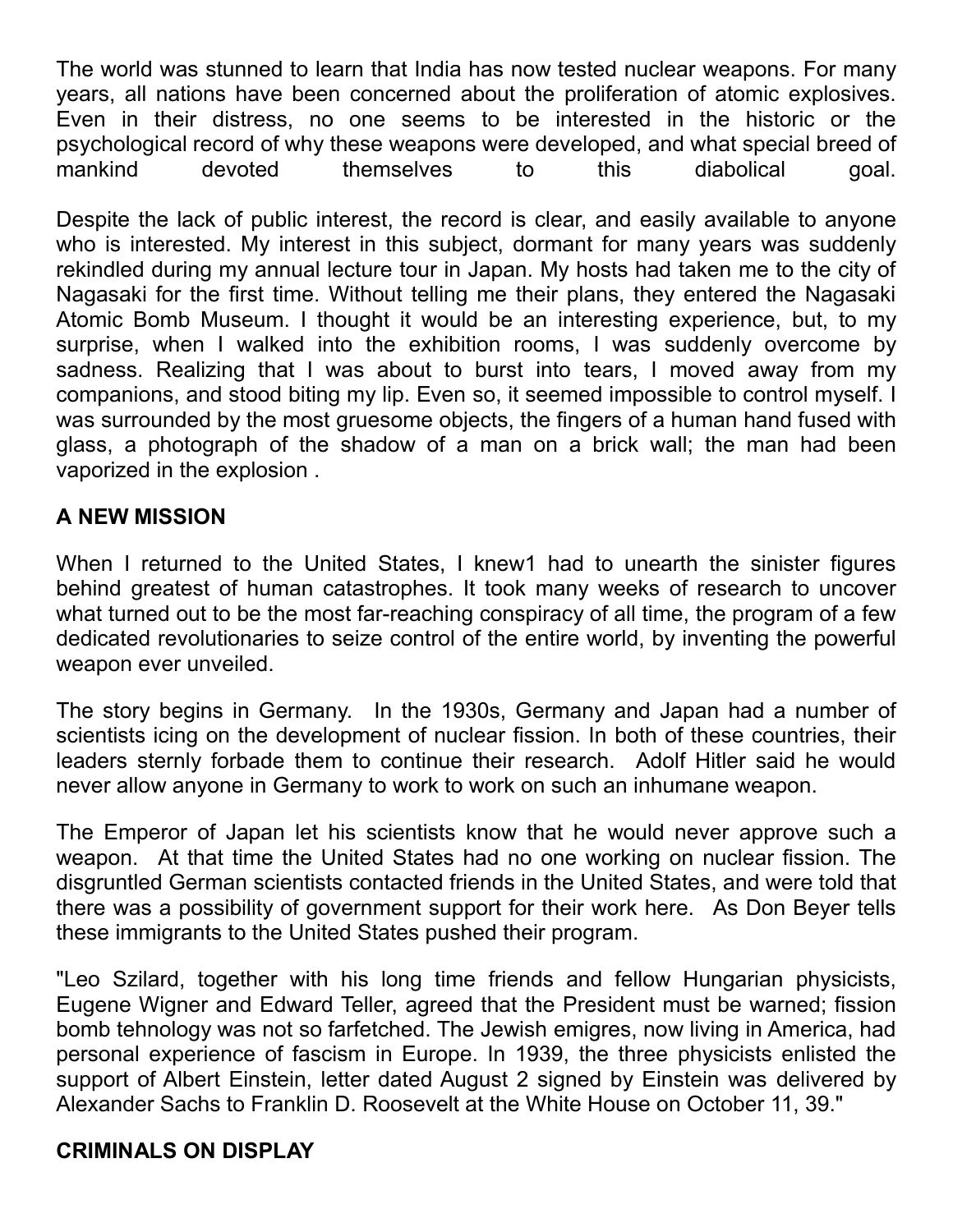At the Nagasaki Atomic Bomb Museum, photographs of two men are prominently displayed; Albert Einstein, and J. Robert Oppenheimer, who developed the atomic bomb at Los Alamos laboratories, New Mexico. Also on display is a statement from General Eisenhower, who was then supreme Military Commander, which is found in number of books about Eisenhower, and which can be found on p.426, Eisenhower by Stephen E. Ambrose, Simon & Shuster, NY, 1983.

"Secretary of War Henry L. Stimson first told Eisenhower of the bomb's existence. Eisenhower was engulfed by "a feeling of depression'. When Stimson said the United States proposed to use the bomb against Japan, Eisenhower voiced 'my grave misgivings, first on the basis of my belief that Japan was already defeated and that dropping the bomb was completely unnecessary, and secondly because I thought that our country should avoid shocking world opinion by the use (of atomic weapons).' Stimson was upset by Eisenhower's attitude 'almost angrily refuting the reasons I gave for my quick conclusion'. Three days later, Eisenhower flew to Berlin, where he met with Truman and his principal advisors. Again Eisenhower recommended against using the bomb, and again was ignored.

Other books on Eisenhower state that he endangered his career by his protests against the bomb, which the conspirators in the highest level of the United States government had already sworn to use against Japan, regardless of any military developments. Eisenhower could not have known that Stimson was a prominent member of Skull and Bones at Yale, the Brotherhood of Death, founded by the Russell Trust in 1848 as a bunch of the German Illuminati, or that they had played prominent roles in organizing wars and revolutions since that time. Nor could he have known that President Truman had only had one job in his career, as a Masonic organizer for the State of Missouri, and that the lodges he built up later sent him to the United States Senate and then to the presidency.

#### **ATOMIC TERRORISM**

The man who set all this in motion was Albert Einstein, who left Europe and came to the United States in October 1933. His wife said that he "regarded human beings with detestation". He had previously corresponded with Sigmund Freud about his projects of "peace" and "disarmament", although Freud later said he did not believe that Einstein ever accepted any of his theories. Einstein had a personal interest in Freud's work because his son Eduard spent his life in mental institutions, undergoing both insulin therapy and electroshock treatment, none of which produced any change in his condition.

When Einstien arrived in the United States, he was feted as a famous scientist, and was invited to the White House by President and Mrs. Roosevelt. He was soon deeply involved with Eleanor Roosevelt in her many leftwing causes, in which Einstein heartily concurred. Some of Einstein's biographers hail the modern era as "the Einstein Revolution" and "the Age of Einstein", possibly because he set in motion the program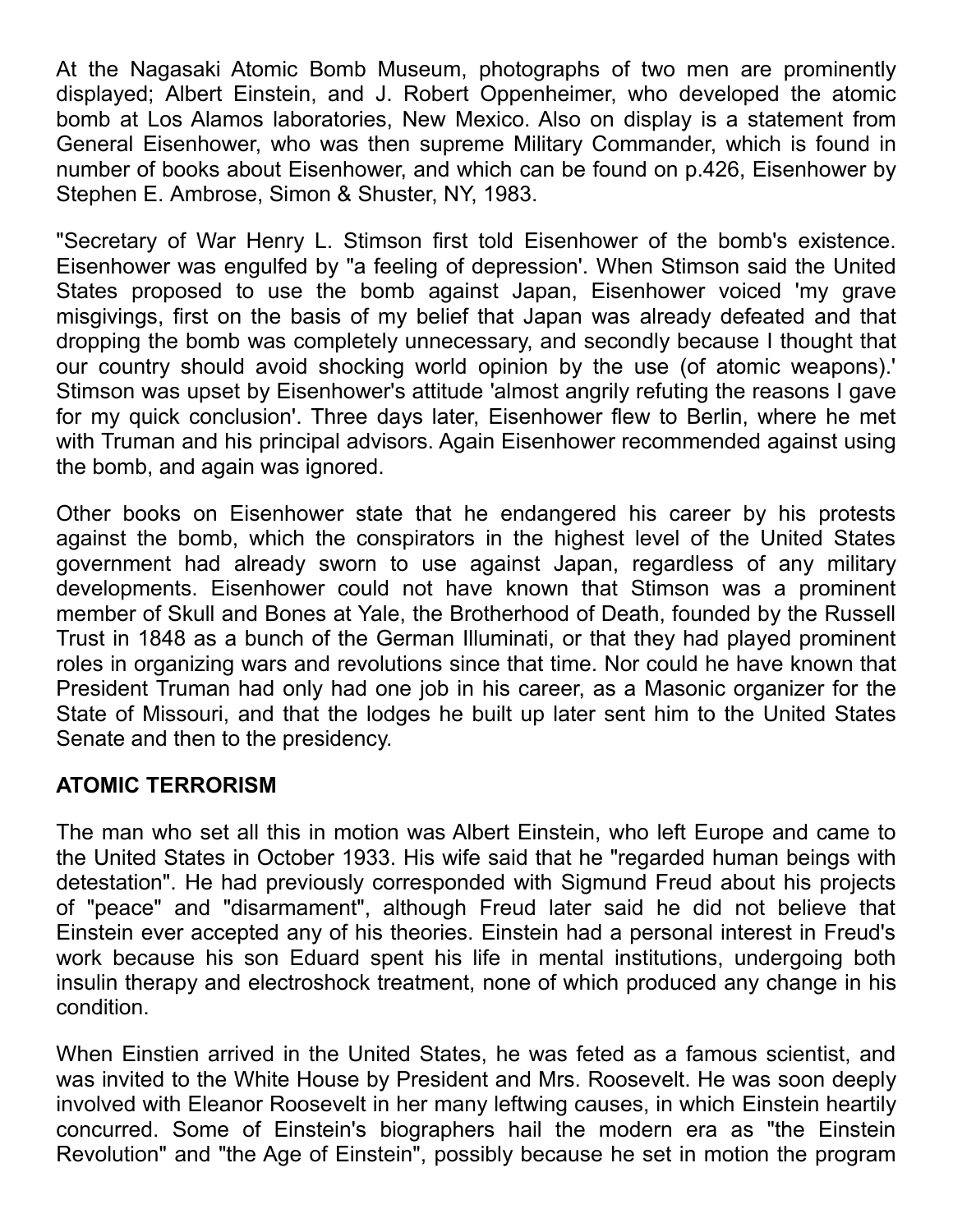of nuclear fission in the United States. His letter to Roosevelt requesting that the government inaugurate an atomic bomb program was obviously stirred by his lifelong commitment to "peace and disarmament". His actual commitment was to Zionism; Ronald W. Clark mentions in Einstein; His Life And Times, Avon, 1971, p.377, "He would campaign with the Zionists for a Jewish homeland in Palestine." On p.460, Clark quotes Einstein, "As a Jew I am from today a supporter of the Jewish Zionist efforts." (1919) Einstein's letter to Roosevelt, dated august 2, 1939, was delivered personally to President Roosevelt by Alexander Sachs on October 11. Why did Einstein enlist an intermediary to bring this letter to Roosevelt, with whom he was on friendly terms? The atomic bomb program could not be launched without the necessary Wall Street sponsorship. Sachs, a Russian Jew, listed his profession as "economist" but was actually a bagman for the Rothschilds, who regularly delivered large sums of cash to Roosevelt in the White House. Sachs was an advisor to Eugene Meyer of the Lazard Freres International Banking House, and also with Lehman Brothers, another well known banker. Sachs' delivery of the Einstein letter to the White House let Roosevelt know that the Rothschilds approved of the project and wished him to go full speed ahead.

# **A UNITED NATIONS PROJECT**

In May of 1945, the architects of postwar strategy, or, as they liked to call themselves, the "Masters of the Universe", gathered in San Francisco at the plush Palace Hotel to write the Charter for the United Nations. Several of the principals retired for a private meeting in the exclusive Garden Room. The head of the United States delegation had called this secret meeting with his top aide, Alger Hiss, representing the president of the United States and the Soviet KGB; John Foster Dulles, of the Wall Street law firm of Sullivan and Cromwell, whose mentor, William Nelson Cromwell, had been called a "professional revolutionary" on the floor of Congress; and W. Averill Harriman, plenipotentiary extraordinary, who had spent the last two years in Moscow directing Stalin's war for survival. These four men represented the awesome power of the American Republic in world affairs, yet of the four, only Secretary of State Edward Stettinius Jr., had a position authorized by the Constitution. Stettinius called the meeting to order to discuss an urgent matter; the Japanese were already privately suing for peace, which presented a grave crisis. The atomic bomb would not be ready for several more months. "We have already lost Germany," Stettinius said. "If Japan bows out, we will not have a live population on which to test the bomb."

"But, Mr. Secretary," said Alger Hiss, "no one can ignore the terrible power of this weapon." "Nevertheless," said Stettinius, "our entire postwar program depends on terrifying the world with the atomic bomb." "To accomplish that goal," said John Foster Dulles, "you will need a very good tally. I should say a million." "Yes," replied Stettinius, "we are hoping for a million tally in Japan. But if they surrender, we won't have anything." "Then you have to keep them in the war until the bomb is ready," said John Foster Dulles. "That is no problem. Unconditional surrender." "They won't agree to that," said Stettinius. "They are sworn to protect the Emperor." "Exactly," said John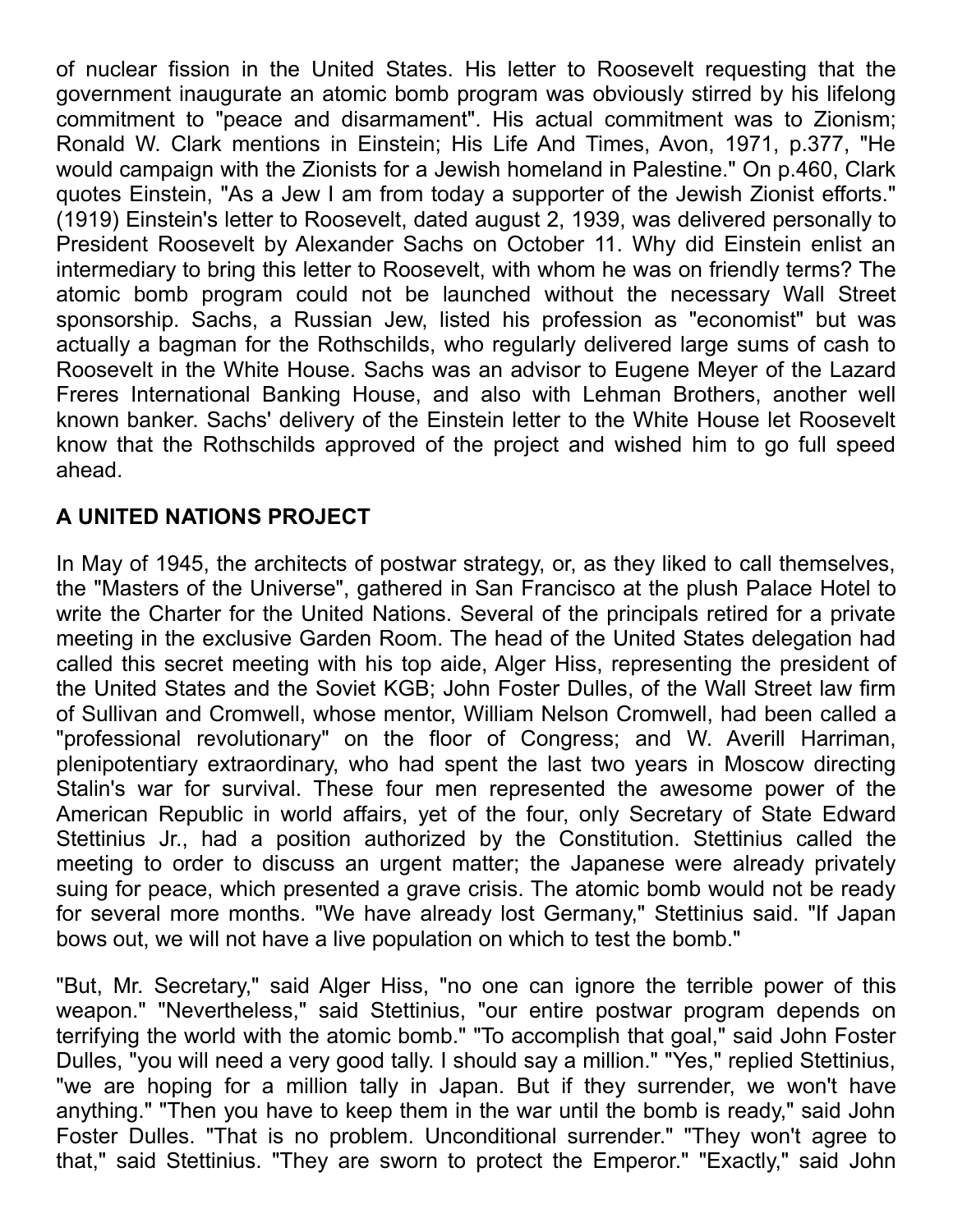Foster Dulles. **"Keep Japan in the war another three months, and we can use the bomb on their cities; we will end this war with the naked fear of all the peoples of the world, who will then bow to our will."**

Edward Stettinius Jr. was the son of a J.P. Morgan partner who had been the world's largest munitions dealer in the First World War. He had been named by J.P. Morgan to oversee all purchases of munitions by both France and England in the United States throughout the war. John Foster Dulles was also an accomplished warmonger. In 1933, he and his brother Allen had rushed to Cologne to meet with Adolf Hitler and guaranteed him the funds to maintain the Nazi regime. The Dulles brothers were representing their clients, Kuhn Loeb Co., and the Rothschilds. Alger Hiss was the golden prince of the communist elite in the united States. When he was chosen as head of the prestigious Carnegie Endowment for International Peace after World War II, his nomination was seconded by John Foster Dulles. Hiss was later sent to prison for perjury for lying about his exploits as a Soviet espionage agent.

This secret meeting in the Garden Room was actually the first military strategy session of the United Nations, because it was dedicated to its mission of exploding the world's first atomic weapon on a living population. It also forecast the entire strategy of the Cold War, which lasted forty-three years, cost American taxpayers five trillion dollars, and accomplished exactly nothing, as it was intended to do. Thus we see that the New World Order has based its entire strategy on the agony of the hundreds of thousands of civilians burned alive at Hiroshima and Nagasaki, including many thousands of children sitting in their schoolrooms. These leaders had learned from their master, Josef Stalin, that no one can rule without mass terrorism, which in turn required mass murder. As Senator Vandenberg, leader of the Republican loyal opposition, was to say (as quoted in American Heritage magazine, August 1977), "We have got to scare the hell out of "em."

## **THE JEWISH HELL-BOMB**

The atomic bomb was developed at the Los Alamos Laboratories in New Mexico. The top secret project was called the Manhattan Project, because its secret director, Bernard Baruch, lived in Manhattan, as did many of the other principals. Baruch had chosen Maj. Gen. Leslie R. Groves to head the operation. He had previously built the Pentagon, and had a good reputation among the Washington politicians, who usually came when Baruch beckoned.

The scientific director at Los Alamos was J. Robert Oppenheimer, scion of a prosperous family of clothing merchants. In Oppenheimer; the Years Of Risk, by James Kunetka, Prentice Hall, NY, 1982, Kunetka writes, p. 106, "Baruch was especially interested in Oppenheimer for the position of senior scientific adviser." The project cost an estimated two billion dollars. No other nation in the world could have afforded to develop such a bomb. The first successful test of the atomic bomb occurred at the Trinity site, two hundred miles south of Los Alamos at 5:29:45 a.m. on July 16, 1945.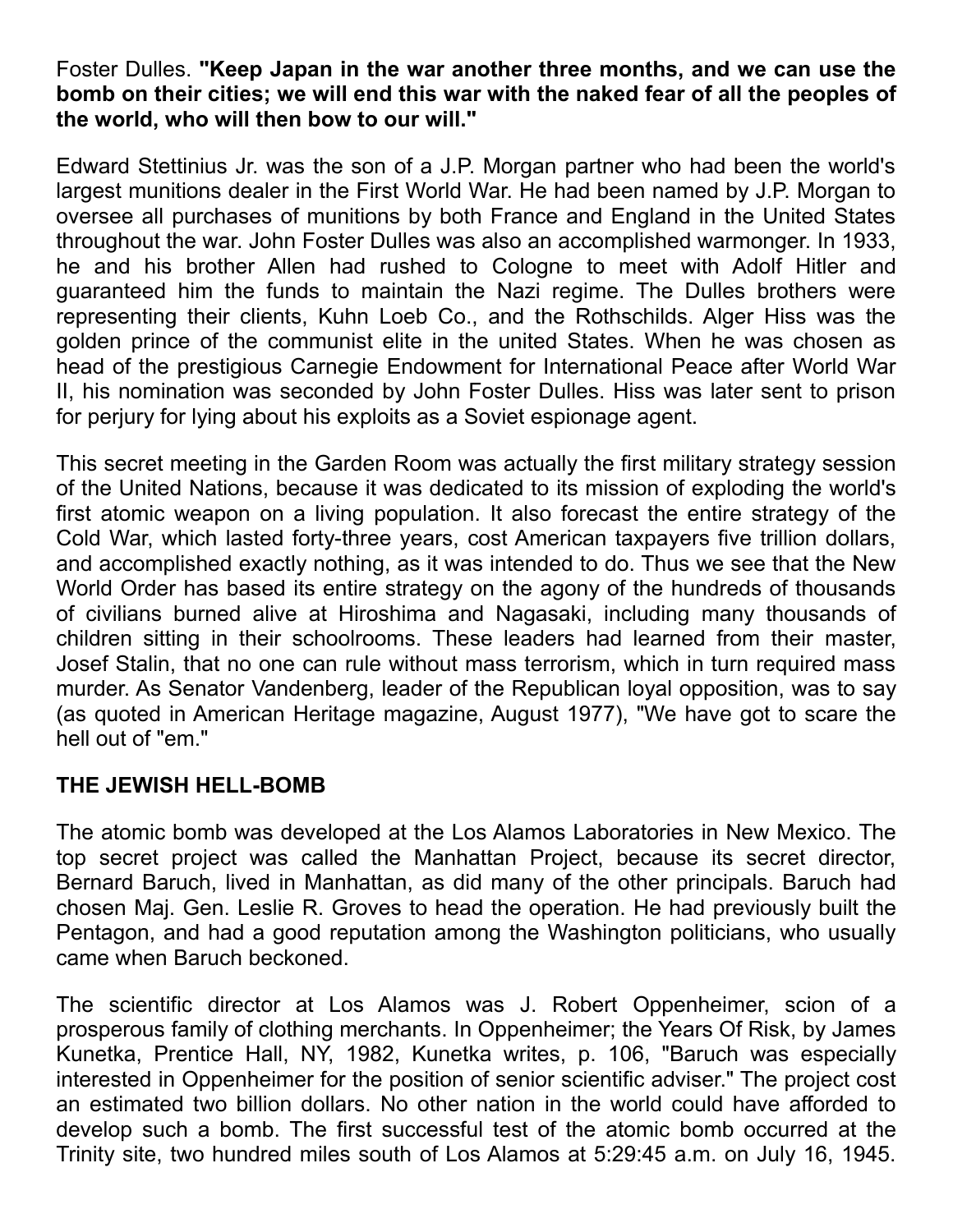Oppenheimer was beside himself at the spectacle. He shrieked, "I am become Death, the Destroyer of worlds." Indeed, this seemed to be the ultimate goal of the Manhattan Project, to destroy the world. There had been considerable fear among the scientists that the test explosion might indeed set off a chain reaction, which would destroy the entire world. Oppenheimer's exultation came from his realization that now his people had attained the ultimate power, through which they could implement their fivethousand-year desire to rule the entire world.

## **THE BUCK PASSES TO TRUMAN**

Although Truman liked to take full credit for the decision to drop the atomic bomb on Japan, in fact, he was advised by a prestigious group, The National Defense Research Committee, consisting of George L. Harrison, president of the Federal Reserve Bank of New York; Dr. James B. Conant, president of Harvard, who had spent the First World War developing more effective poison gases, and who in 1942 had been commissioned by Winston Churchill to develop an Anthrax bomb to be used on Germany, which would have killed every living thing in Germany. Conant was unable to perfect the bomb before Germany surrendered, otherwise he would have had another line to add to his resume. His service on Truman's Committee which advised him to drop the atomic bomb on Japan, added to his previous record as a chemical warfare professional, allowed me to describe him in papers filed before the United States Court of Claims in 1957, as "the most notorious war criminal of the Second World War". As Gauleiter of Germany after the war, he had ordered the burning of my book, *The Federal Reserve Conspiracy*, ten thousand copies having been published in Oberammergau, the site of the world-famed Passion Play.

Also on the committee were Dr. Karl Compton, and James F. Byrnes, acting Secretary of State. For thirty years, Byrnes had been known as Bernard Baruch's man in Washington. With his Wall Street profits, Baruch had built the most lavish estate in South Carolina, which he named Hobcaw Barony. As the wealthiest man in South Carolina, this epitome of the carpet-bagger also controlled the political purse strings. Now Baruch was in a position to dictate to Truman, through his man Byrnes, that he should drop the atomic bomb on Japan.

#### **LIPMAN SIEW**

Despite the fact that the Manhattan Project was the most closely guarded secret of World War II, one man, and one many only, was allowed to observe everything and to know everything about the project. He was Lipman Siew, a Lithuanian Jew who had come to the United States as a political refugee at the age of seventeen. He lived in Boston on Lawrence St., and decided to take the name of William L. Laurence. At Harvard, he became a close friend of James B. Conant and was tutored by him. When Laurence went to New York, he was hired by Herbert Bayard Swope, editor of the *New York World*, who was known as Bernard Baruch's personal publicity agent. Baruch owned the World. In 1930, Laurence accepted an offer from the *New York Times* to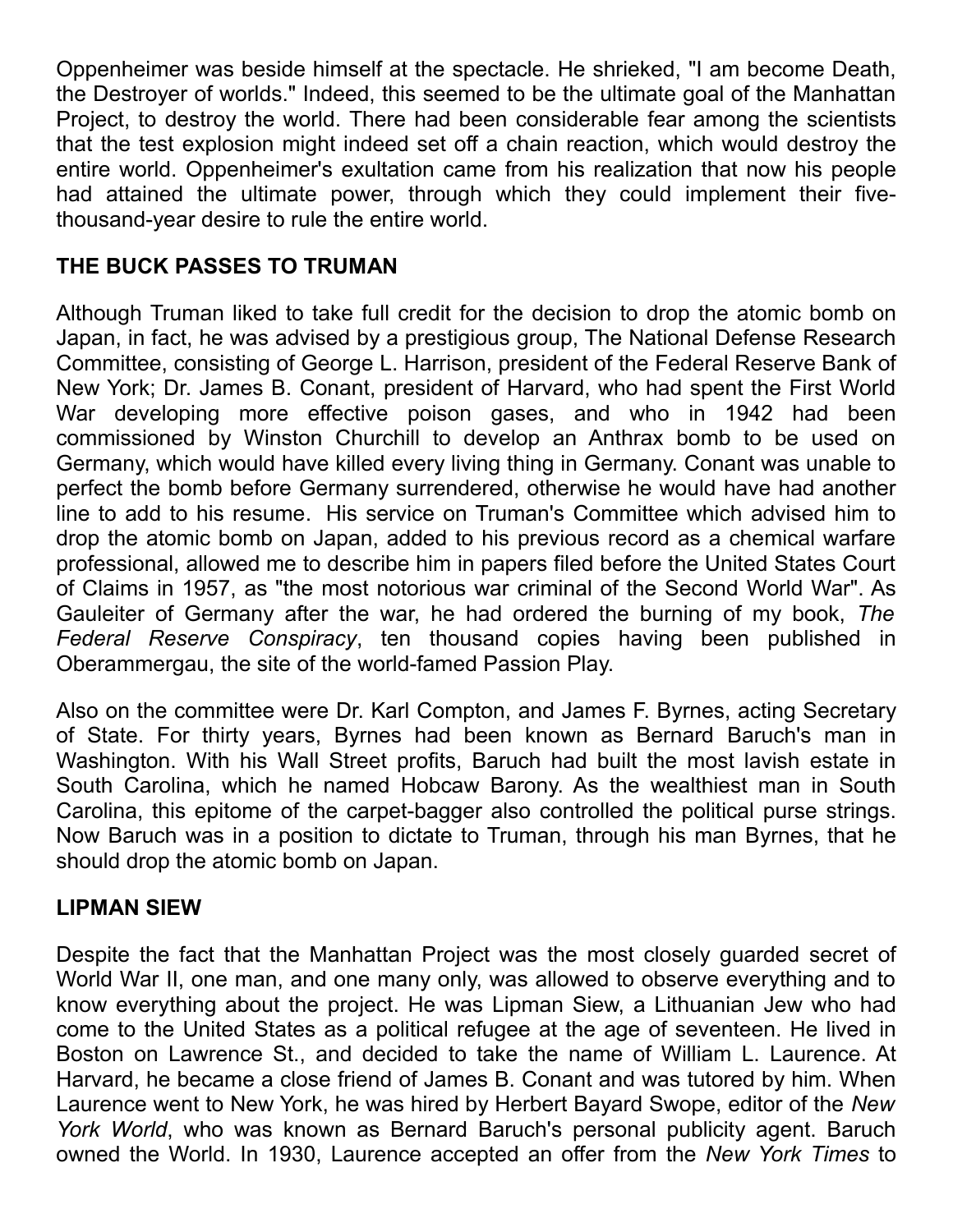become its science editor. He states in Who's Who that he "was selected by the heads of the atomic bomb project as sole writer and public relations." How one could be a public relations writer for a top secret project was not explained. Laurence was the only civilian present at the historic explosion of the test bomb on July 16, 1945. Less than a month later, he sat in the copilots seat of the B-29 on the fateful Nagasaki bombing run.

# **WILL JAPAN SURRENDER BEFORE THE BOMB IS DROPPED?**

There were still many anxious moments for the conspirators, who planned to launch a new reign of terror throughout the world. Japan had been suing for peace. Each day it seemed less likely that she could stay in the war. On March 9 and 10, 1945, 325 B-29s had burned thirty-five square miles of Tokyo, leaving more than one hundred thousand Japanese dead in the ensuing firestorm. Of Japan's 66 biggest cities, 59 had been mostly destroyed. 178 square miles of urban dwellings had been burned, 500,000 died in the fires, and now twenty million Japanese were homeless. Only four cities had not been destroyed; Hiroshima, Kokura, Niigata, and Nagasaki. Their inhabitants had no inkling that they had been saved as target cities for the experimental atomic bomb. Maj. Gen. Leslie Groves, at Bernard Baruch's insistence, had demanded that Kyoto be the initial target of the bomb. Secretary of War Stimson objected, saying that as the ancient capital of Japan, the city of Kyoto had hundreds of historic wooden temples, and no military targets. The Jews wanted to destroy it precisely because of its great cultural importance to the Japanese people.

# **THE HORROR OF HIROSHIMA**

While the residents of Hiroshima continued to watch the B-29s fly overhead without dropping bombs on them, they had no inkling of the terrible fate which the scientists had reserved for them. William Manchester quotes General Douglas MacArtbur in American Caesar, Little Brown, 1978, p.437

[quoting:] There was another Japan, and MacArthur was one of the few Americans who suspected its existence. He kept urging the Pentagon and the State Department to be alert for conciliatory gestures. The General predicted that the break would come from Tokyo, not the Japanese army. The General was right. A dovish coalition was forming in the Japanese capital, and it was headed by Hirohito himself, who had concluded in the spring of 1945 that a negotiated peace was the only way to end his nation's agony. Beginning in early May, a six-man council of Japanese diplomats explored ways to accommodate the Allies. The delegates informed top military officials that "our resistance is finished". [End quoting]

On p.359, Gar Alperowitz quotes Brig. Gen. Carter W. Clarke, in charge of preparing the MAGIC summary in 1945, who stated in a 1959 historical interview, "We brought them down to an abject surrender through the accelerated sinking of their merchant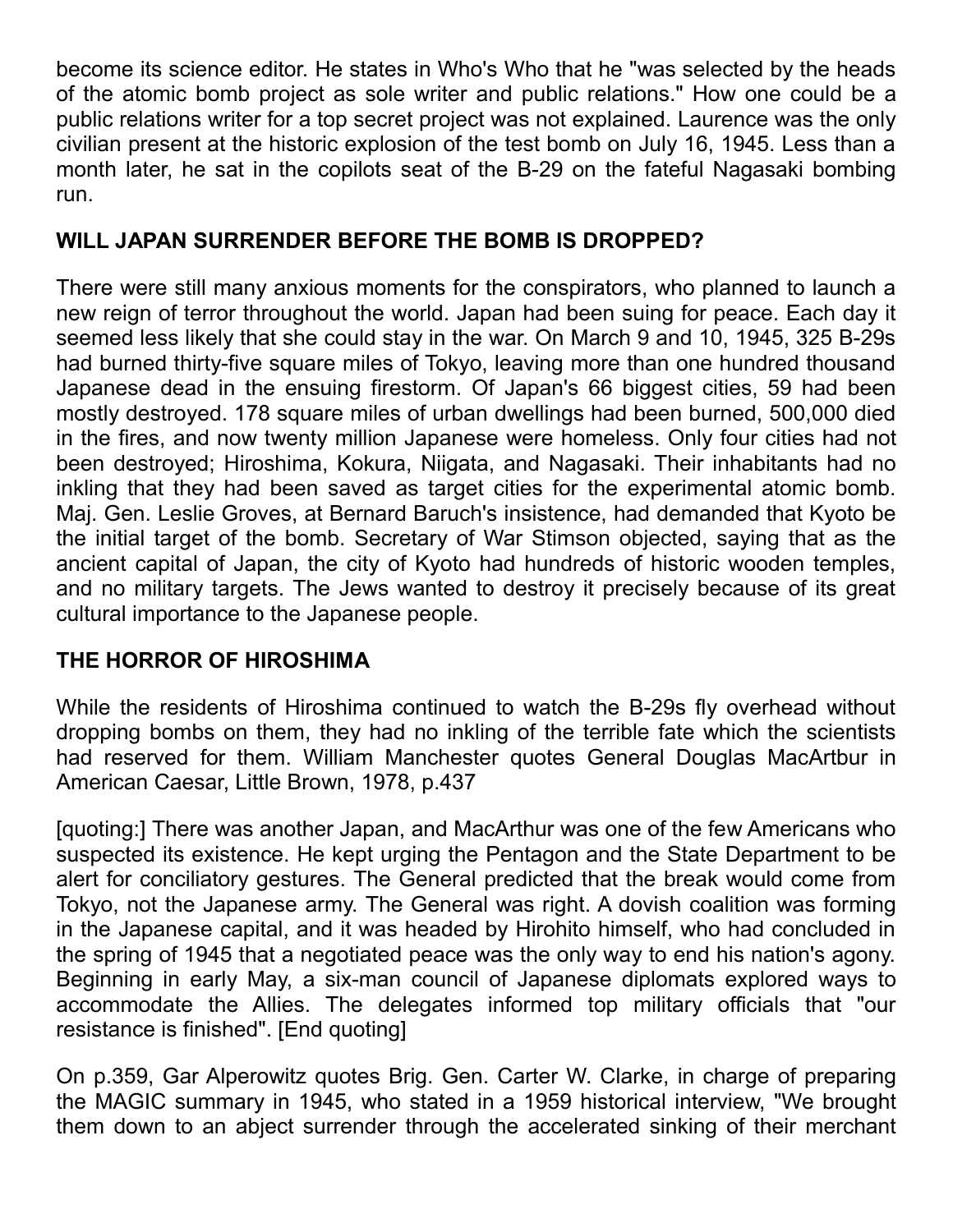marine and hunger alone, and when we didn't need to do it, and knew we didn't need to do it, we used them as an experiment for two atomic bombs."

Although President Truman referred to himself as the sole authority in the decision to drop the bomb, in fact he was totally influenced by Bernard Baruch's man in Washington, James F. Byrnes. Gar Alperowitz states, p. 196, "Byrnes spoke with the authority of—personally represented—the president of the United States on all bombrelated matters in the Interim Committee's deliberations." David McCullough, in his laudatory biography of Truman, which was described as "a valentine", admitted that "Truman didn't know his own Secretary of State, Stettinius. He had no background in foreign policy, no expert advisors of his own."

The tragedy of Hiroshima and Nagasaki was that a weak, inexperienced president, completely under the influence of Byrnes and Baruch, allowed himself to be manipulated into perpetrating a terrible massacre. In the introduction to Hiroshima's Shadows, we find that "Truman was moving in quite the opposite direction, largely under the influence of Byrnes. The atom bomb for Byrnes was an instrument of diplomacy-atomic diplomacy." (p.ix)

#### **MASS MURDER**

On August 6, 1945, a uranium bomb 3-235, 20 kilotons yield, was exploded 1850 feet in the air above Hiroshima, for maximum explosive effect. It devastated four square miles, and killed 140,000 of the 255,000 inhabitants. In Hiroshima's Shadows, we find a statement by a doctor who treated some of the victims; p.415, Dr. Shuntaro Hida: "It was strange to us that Hiroshima had never been bombed, despite the fact that B-29 bombers flew over the city every day. Only after the war did I come to know that Hiroshima, according to American archives, had been kept untouched in order to preserve it as a target for the use of nuclear weapons. Perhaps, if the American administration and its military authorities had paid sufficient regard to the terrible nature of the fiery demon which mankind had discovered and yet knew so little about its consequences, the American authorities might never have used such a weapon against the 750,000 Japanese who ultimately became its victims."

Dr. Hida says that while treating the terribly mangled and burned victims, "My eyes were ready to overflow with tears. I spoke to myself and bit my lip so that I would not cry. If I had cried, I would have lost my courage to keep standing and working, treating dying victims of Hiroshima."

On p.433, *Hiroshima's Shadows*, Kensaburo Oe declares, "From the instant the atomic bomb exploded, it became the symbol of all human evil; it was a savagely primitive demon and most modern curse.... My nightmare stems from a suspicion that a 'certain trust in human strength' or 'humanism' flashed across the minds of American intellectuals who decided upon the project that concluded with the dropping of the bomb on Hiroshima."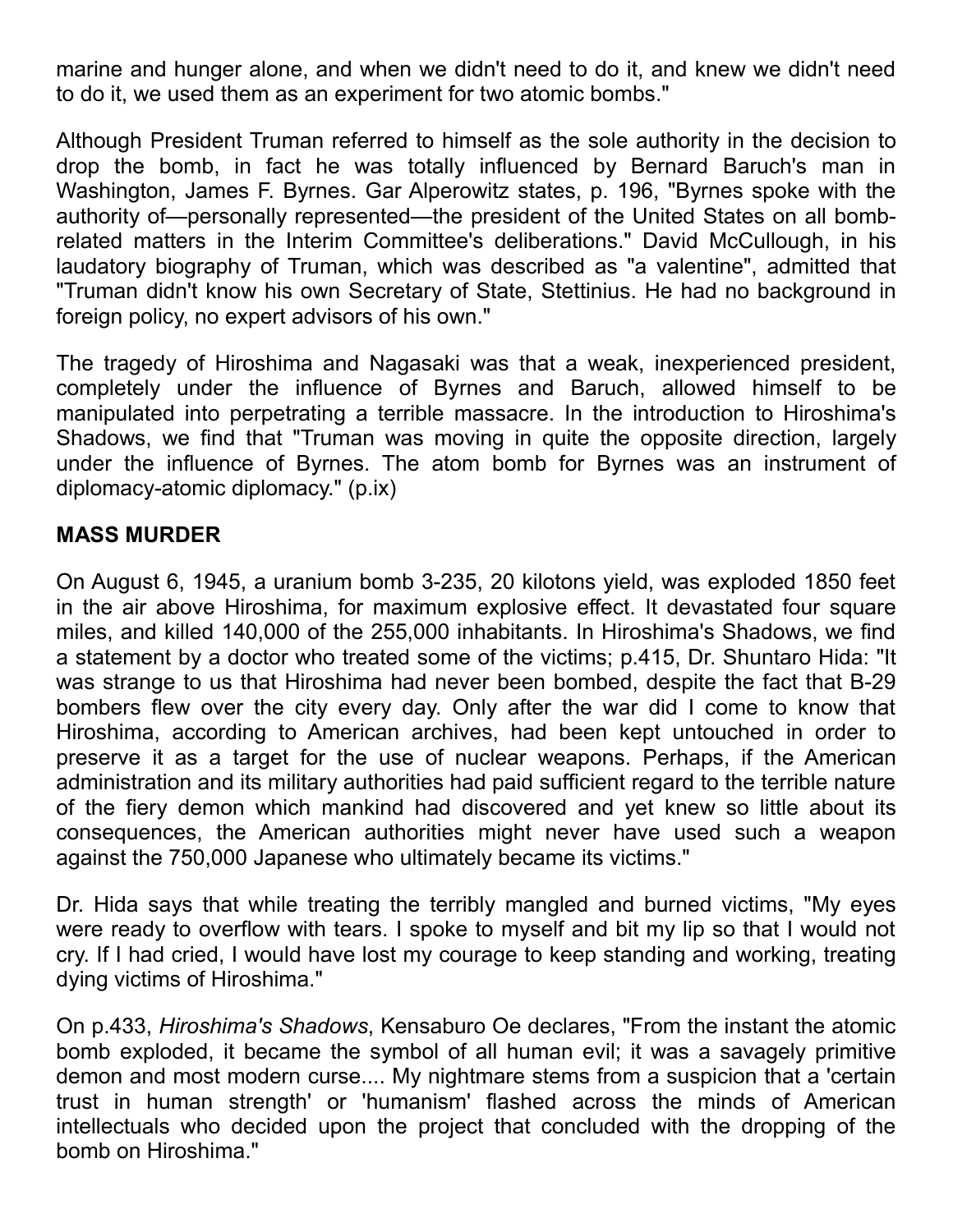In the introduction to *Hiroshima's Shadows*, we find that "One of the myths of Hiroshima is that the inhabitants were warned by leaflets that an atomic bomb would be dropped. The leaflets Leonard Nadler and William P. Jones recall seeing in the Hiroshima Museum in 1960 and 1970 were dropped after the bombing. This happened because the President's Interim Committee on the Atomic Bomb decided on May 31 'that we could not give the Japanese any warning'. Furthermore, the decision to drop 'atomic' leaflets on Japanese cities was not made until August 7, the day after the Hiroshima bombing. They were not dropped until August 10, after Nagasaki had been bombed. We can say that the residents of Hiroshima received no advance warning about the use of the atomic bomb. On June 1, 1945, a formal and official decision was taken during a meeting of the so-called Interim Committee not to warn the populations of the specific target cities. James Byrnes and Oppenheimer insisted that the bombs must be used without prior warning."

"Closely linked to the question of whether a warning of an atomic bomb attack was given to the civilian populations of the target cities is the third 'article of fifth' that underpins the American legend of Hiroshima; the belief that Hiroshima and Nagasaki were military targets. The Headquarters of the Japanese Second army were located in Hiroshima and approximately 20,000 men—of which about half, or 10,000 died in the attack. In Nagasaki, there were about 150 deaths among military personnel in the city. Thus, between the two cities, 4.4% of the total death toll was made up of military personnel. In short, more than 95% of the casualties were civilians."

On p.39 of *Hiroshima's Shadows* we find that (at Hiroshima) "strictly military damage was insignificant." How are we to reconcile this statement with Harry Truman's vainglorious boast in Off The Record; the Private Papers of Harry S. Truman Harper, 1980, p.304, "In 1945 I had ordered the Atomic Bomb dropped on Japan at two places devoted almost exclusively to war production." In fact, many thousands of the Hiroshima casualties were children sitting in their classrooms.

The bomb was dropped because (p.35) "The Manhattan Project's managers were lobbying to use the atomic bomb. Byrnes sat in on these meetings. Maj. Gen. Groves seems to have been the author of the claim that the use of the bomb would save a million American lives—-a figure in the realm of fantasy."

Truman himself variously stated that the use of the use of the atomic bomb saved "a quarter of a million American lives", a "half-million American lives", and finally settled on the Gen. Groves figure of "a million American lives saved."

Meanwhile (p.64) William L. Laurence, who was writing for the New York Times at full salary while also receiving a full salary from the War Department as the "public relations agent for the atomic bomb" published several stories in the New York Times denying that there had been any radiation effects on the victims of the Hiroshima bombing (Sept. 5, 1945 et seq.) in which he quotes General Groves' indignant comment, "The Japanese are still continuing their propaganda aimed at creating the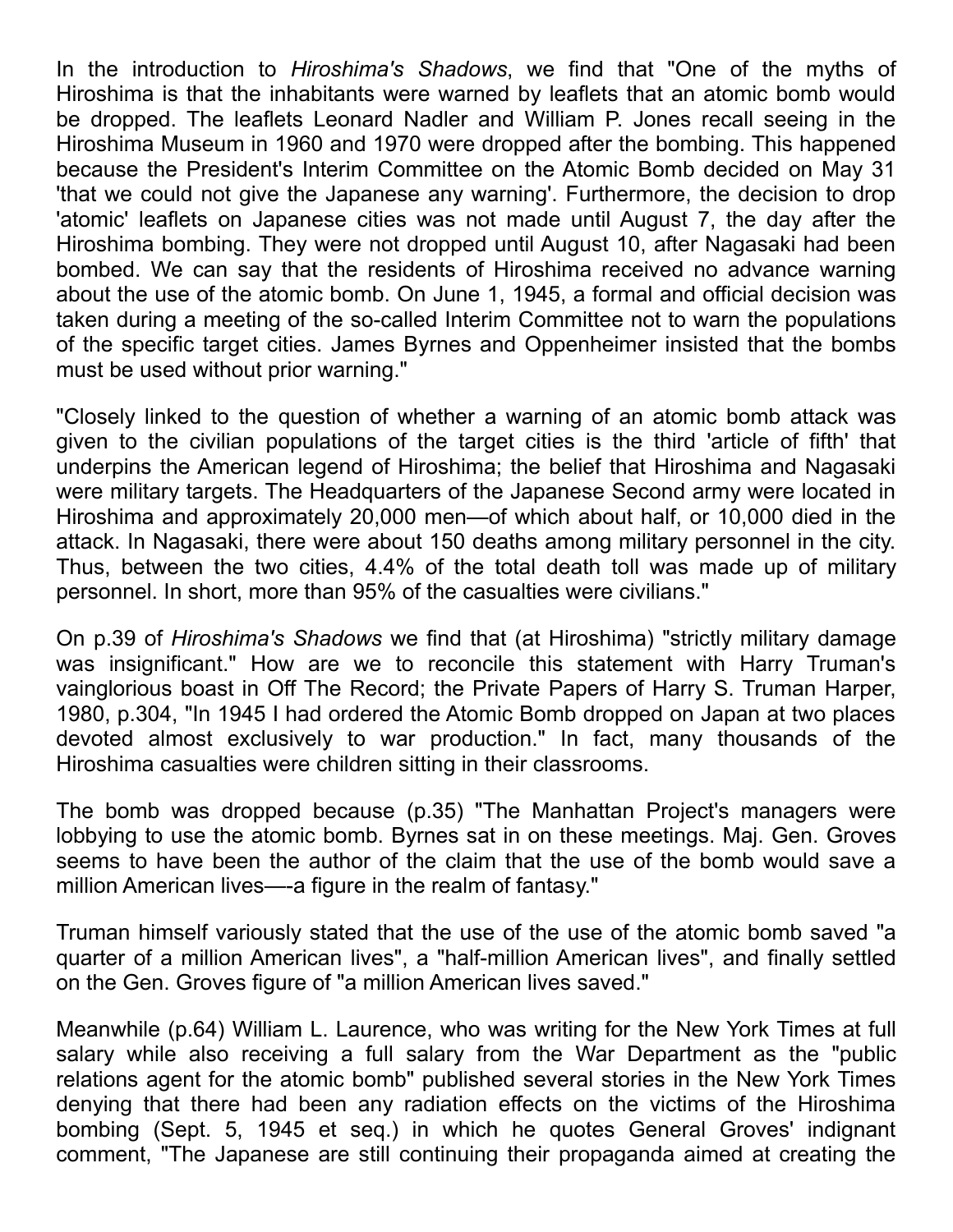impression we won the war unfairly and thus attempting to create sympathy for themselves."

(p.66) "The Legation of Switzerland on August 11, 1945 forwarded from Tokyo the following memorandum to the State Department (which sat on it for twenty-five years before finally releasing it): 'The Legation of Switzerland has received a communication from the Japanese Government.' On August 6, 1945, American airplanes released on the residential district of the town of Hiroshima, bombs of a new type, killing and injuring in one second a large number of civilians and destroying a great part of the town. Not only is the city of Hiroshima a provincial town without any protection or special military installations of any kind, but also none of the neighboring regions or towns constitutes a military objective."

The introduction to *Hiroshima's Shadows* concludes that (p.lxvii) "The claim that an invasion of the Japanese home islands was necessary without the use of the atomic bombs is untrue. The claim that an 'atomic warning' was given to the populace of Hiroshima is untrue. And the claim that both cities were key military targets is untrue."

# **A PILOT'S STORY**

Corroboration of these statements is found in the remarkable record of Ellsworth Torrey Carrington, "Reflections of a Hiroshima Pilot", (p.9) "As part of the Hiroshima atomic battle plan my B-29 (named Jabbitt III, Captain John Abbott Wilson's third war plane) flew the weather observation mission over the secondary target of Kokura on August 6, 1945." (p. 10) "After the first bomb was dropped, the atom bomb command was very fearful that Japan might surrender before we could drop the second bomb, so our people worked around the clock, 24-hours-a-day to avoid such a misfortune." This is, of course, satire on Carrington's part. (p. 13) "in city after city all over the face of Japan (except for our cities spared because reserved for atomic holocaust) they ignited the most terrible firestorms in history with very light losses (of B-29s). Sometimes the heat from these firestorms was so intense that later waves of B-29s were caught by updrafts strong enough to loft them upwards from 4 or 5,000 feet all the way up to 8 or 10,000 feet. The major told us that the fire-bombing of Japan had proven successful far beyond anything they had imagined possible and that the 20th Air Force was running out of cities to burn. Already there were no longer (as of the first week in June 1945) any target cities left that were worth the attention of more than 50 B-29s, and on a big day, we could send up as many as 450 planes!" "The totality of the devastation in Japan was extraordinary, and this was matched by the near-totality of Japan's defencelessness." (as of June 1, 1945, before the atomic bombs were dropped.) (p. 14) "The Truman government censored and controlled all the war information that was allowed to reach the public, and of course, Truman had a vested interest in obscuring the truth so as to surreptitiously prolong the war and be politically able to use the atom bomb. Regarding the second element of the Roosevelt-Truman atomic Cold War strategy of deceiving the public into believing that Japan was still militarily viable in the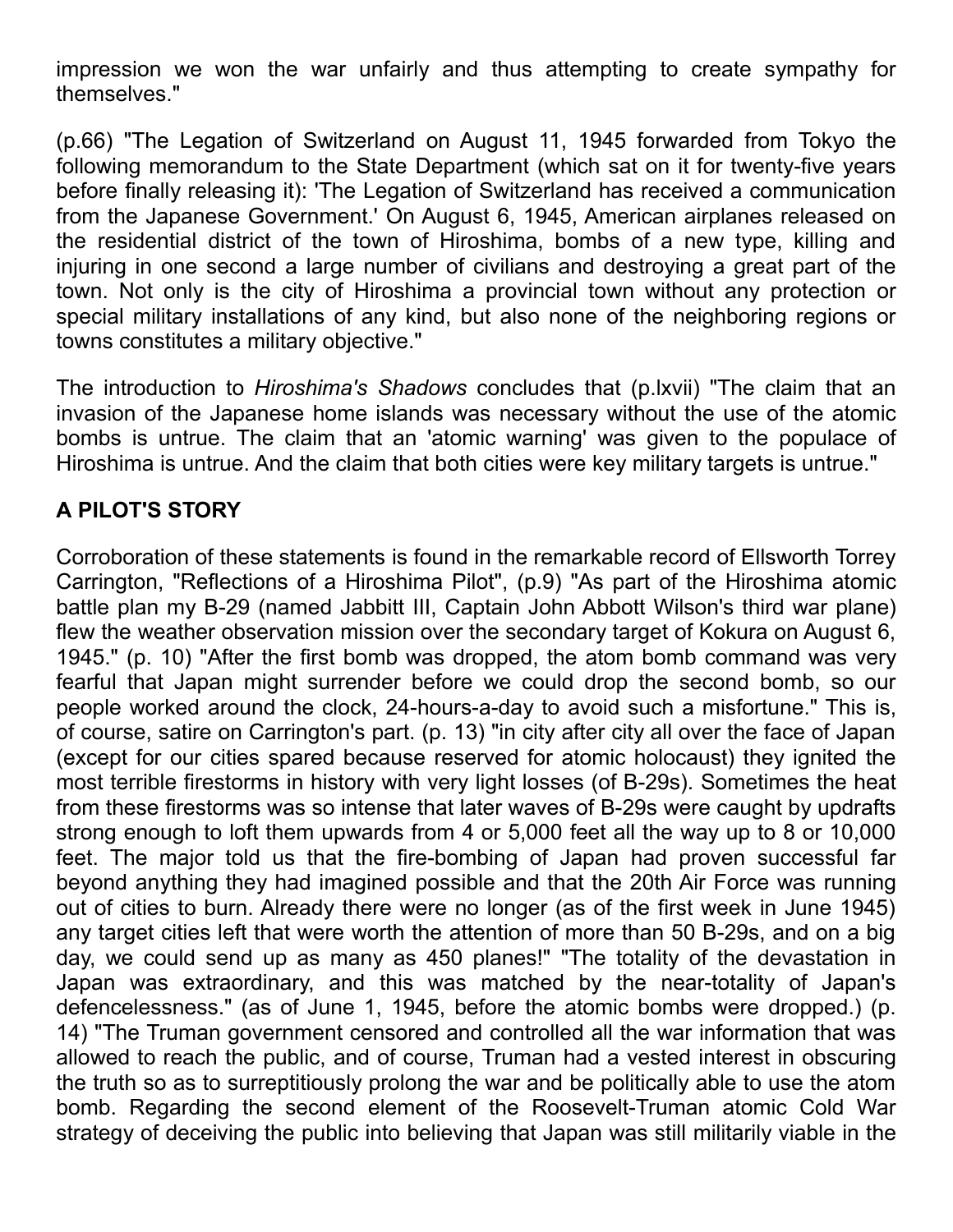spring and summer of 1945, the centerpiece was the terribly expensive and criminally unnecessary campaign against Okinawa.

Carrington quotes Admiral William D. Leahy, p. 245, *I Was There*, McGraw Hill: "A large part of the Japanese Navy was already on the bottom of the sea. The combined Navy surface and air force action even by this time had forced Japan into a position that made her early surrender inevitable. None of us then knew the potentialities of the atomic bomb, but it was my opinion, and I urged it strongly on the Joint Chiefs, that no major land invasion of the Japanese mainland was necessary to win the war. The JCS did order the preparation of plans for an invasion, but the invasion itself was never authorized."

Thus Truman, urged on by General Groves, claims that "a million American lives were saved" by the use of the atomic bomb, when no invasion had ever been authorized, and was not in the cards. Carrington continues, p. 16, "The monstrous truth is that the timing of the Okinawa campaign was exclusively related to the early August timetable of the atomic bomb. J'accuse! I accuse Presidents Franklin Roosevelt and Harry Truman of deliberately committing war crimes against the American people for the sole purpose of helping set the stage for the criminally unnecessary use of atomic weapons on Japan."

Carrington further quotes Admiral Leahy, from *I Was There*, "It is my opinion that the use of this barbarous weapon at Hiroshima and Nagaski was of no material assistance in our war against Japan. The Japanese were already defeated and ready to surrender because of the effective sea blockade and the successful bombing with conventional weapons."

Carrington concludes, p.22, "Truman's wanton use of atomic weapons left the American people feeling dramatically less secure after winning World War II than they had ever felt before, and these feelings of insecurity have been exploited by unscrupulous Cold War Machine Politicians ever since." As Senator Vandenberg said, "We have to scare the hell out of 'em" in order to browbeat the American people into paying heavy taxes to support the Cold War.

## **DID THE ATOMIC BOMB WIN THE WAR AGAINST JAPAN?**

Admiral William Leahy also stated in *I Was There*, "My own feeling is that being the first to use it (the atomic bomb) we had adopted an ethical standard common to the Barbarism of the Dark Ages. I was not taught to make war in that fashion, and wars cannot be won by destroying women and children."

Gar Alperowitz notes, p. 16, "On May 5, May 12 and June 7, the Office of Strategic Services (our intelligence operation), reported Japan was considering capitulation. Further messages came on May 18, July 7, July 13 and July 16."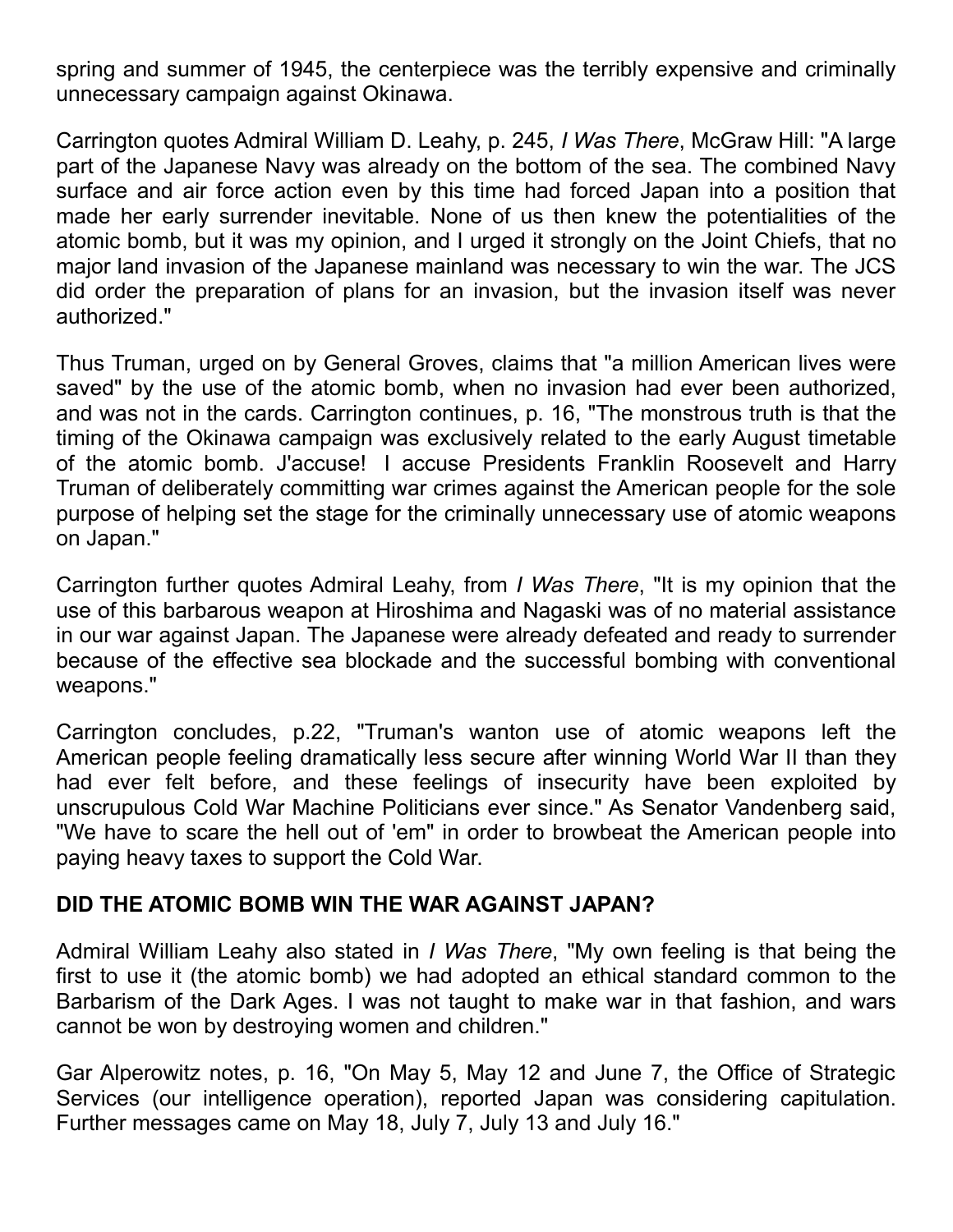Alperowitz points out, p.36, "The standing United States demand for 'unconditional surrender' directly threatened not only the person of the Emperor but such central tenets of Japanese culture as well."

Alperowitz also quotes General Curtis LeMay, chief of the Air Forces, p.334, "The war would have been over in two weeks without the Russians entering and without the atomic bomb. PRESS INQUIRY: You mean that, sir? Without the Russians and without the atomic bomb? LeMay: The atomic bomb had nothing to do with the end of the war at all." September 29, 1945, statement.

#### **THE NAGASAKI BOMB**

When the Air Force dropped the atomic bomb on Nagasaki, with William Laurence riding in the co-pilot's seat of the B-29, pretending to be Dr. Strangelove, here again the principal target was a Catholic church. P.93, *The Fall Of Japan*, by William Craig, Dial, NY, 1967, "the roof and masonry of the Catholic cathedral fell on the kneeling worshippers. All of them died." This church has now been rebuilt, and is a prominent feature of the Nagasaki tour.

After the terror bombings of Hiroshima and Nagasaki, the victorious Allies moved promptly to try Japanese officials for their "war crimes". From 1945-51 several thousand Japanese military men were found guilty of war crimes by an International Military Tribunal which met in Tokyo from 1946 to 1948. Twenty-eight Japanese military and civilian leaders were accused of having engaged in conspiracy to commit atrocities. The dissenting member of the Tokyo tribunal, Judge Radhabinod of India, dismissed the charge that Japanese leaders had conspired to commit atrocities, stating that a stronger case might be made against the victors, because the decision to use the atomic bomb resulted in indiscriminate murder.

A very popular movie in Japan today is *Pride, The Fateful Moment*, which shows Prime Minister General Hideki Tojo in a favorable light. With six others, he was hanged in 1968 as a war criminal. During his trial, his lawyers stated to the International Tribunal for the Far East, the Asian version of Nuremberg Trials, that Tojo's war crimes could not begin to approach the dropping of the atomic bombs on Hiroshima and Nagasaki. The prosecutors immediately objected, and censored their statements. That was the last time there was any official recognition of the atomic bomb massacres in Japan. Japanese officials have been effectively prevented from taking any stand on this matter because the American military occupation, which officially ended in 1952 with the Treaty with Japan, was quietly continued. Today, 49,000 American troops are still stationed in Japan, and there is no public discussion of the crimes of Hiroshima and Nagasaki.

## **AMERICAN MILITARY AUTHORITIES SAY ATOMIC BOMB UNNECESSARY**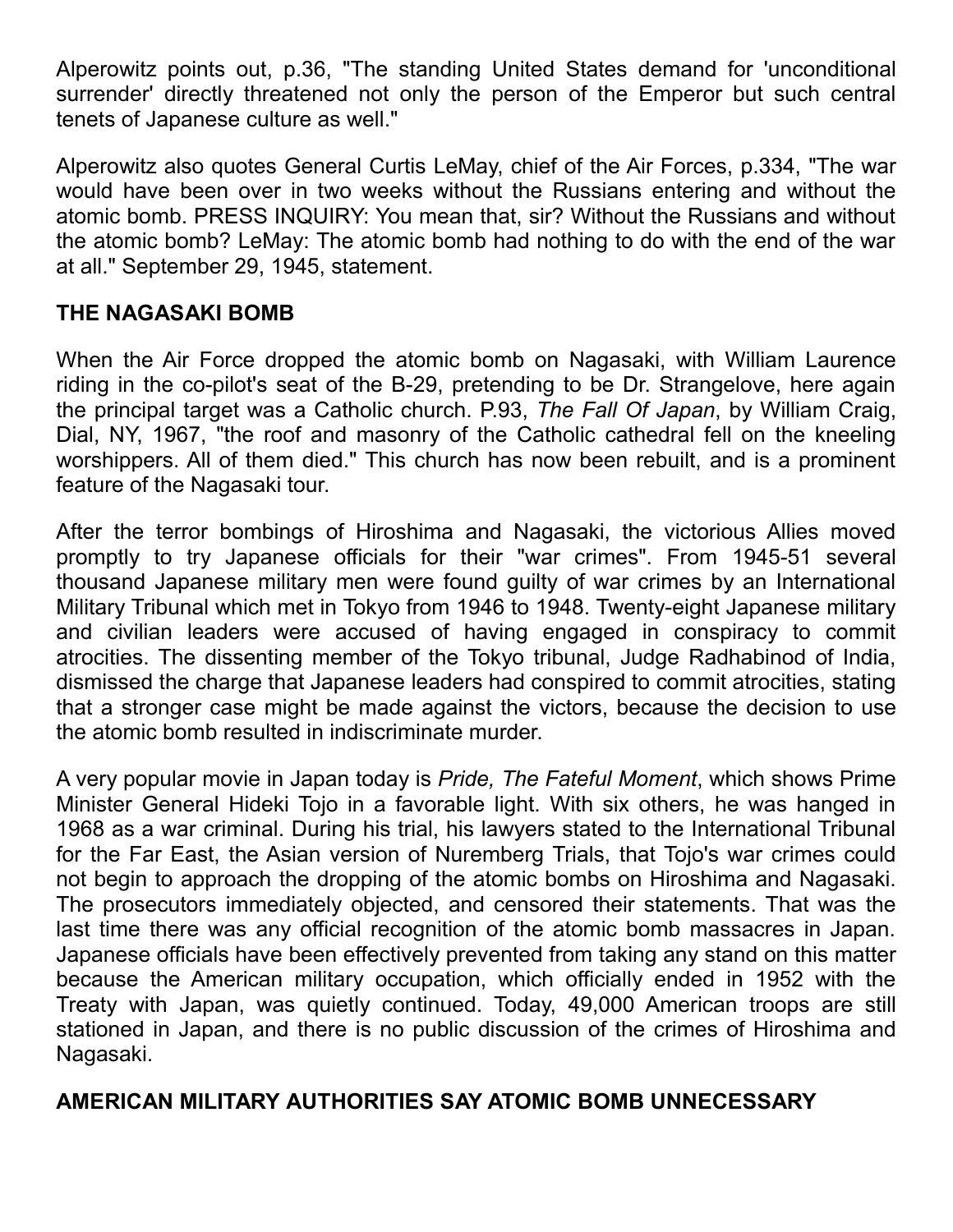The most authoritative Air Force unit during World War II was the U.S. Strategic Bombing Survey, which selected targets on the basis of need, and which analyzed the results for future missions. In *Hiroshima's Shadow*, the U.S. Strategic Bombing Survey report of July 1, 1946 states, "The Hiroshima and Nagasaki atomic bombs did not defeat Japan, nor by the testimony of the enemy leaders who ended the war did they persuade Japan to accept unconditional surrender. The Emperor, the lord privy seal, the prime minister, the foreign minister, and the navy minister had decided as early as May 1945 that the war should be ended even if it meant acceptance of defeat on allied terms.... It is the Survey's opinion that certainly prior to December 1, 1945 and in all probability prior to November 1, 1945, Japan would have surrendered even if the atomic bombs had not been dropped and even if no invasion had been planned or contemplated."

Both military, political and religious leaders spoke out against the atomic bombing of Japanese civilians. The Federal Council of the Churches of Christ in America issued a formal statement in March 1946 (cited by Gar Alperowitz):

"The surprise bombings of Hiroshima and Nagasaki are morally indefensible. Both bombings must be judged to have been unnecessary for winning the war. As the power that first used the atomic bomb under these circumstances, we have sinned grievously against the laws of God and against the people of Japan."—Commission on the Relation of the Church to the War in the Light of the Christian Faith.

On p.438, Gar Alperowitz quotes James M. Gillis, editor of Catholic World, "I would call it a crime were it not that the word 'crime' implies sin, and sin requires a consciousness of guilt. The action taken by the Untied States government was in defiance of every sentiment and every conviction upon which our civilization is based."

One of the most vociferous critics of the atomic bombings was David Lawrence, founder and editor of U.S. News and World Report. He signed a number of stinging editorials, the first on August 17, 1945.

"Military necessity will be our constant cry in answer to criticism, but it will never erase from our minds the simple truth, that we, of all civilized nations, though hesitating to use poison gas, did not hesitate to employ the most destructive weapon of all times indiscriminately against men, women and children." On October 5, Lawrence continued his attack, "The United States should be the first to condemn the atomic bomb and apologize for its use against Japan. Spokesmen for the Army Air Forces said it wasn't necessary and that the war had been won already. Competent testimony exists to prove that Japan was seeking to surrender many weeks before the atomic bomb came." On November 23, Lawrence wrote, "The truth is we are guilty. Our conscience as a nation must trouble us. We must confess our sin. We have used a horrible weapon to asphyxiate and cremate more than 100,000 men, women and children in a sort of super-lethal gas chamber— and all this in a war already won or which spokesman for our Air Forces tell us we could have readily won without the atomic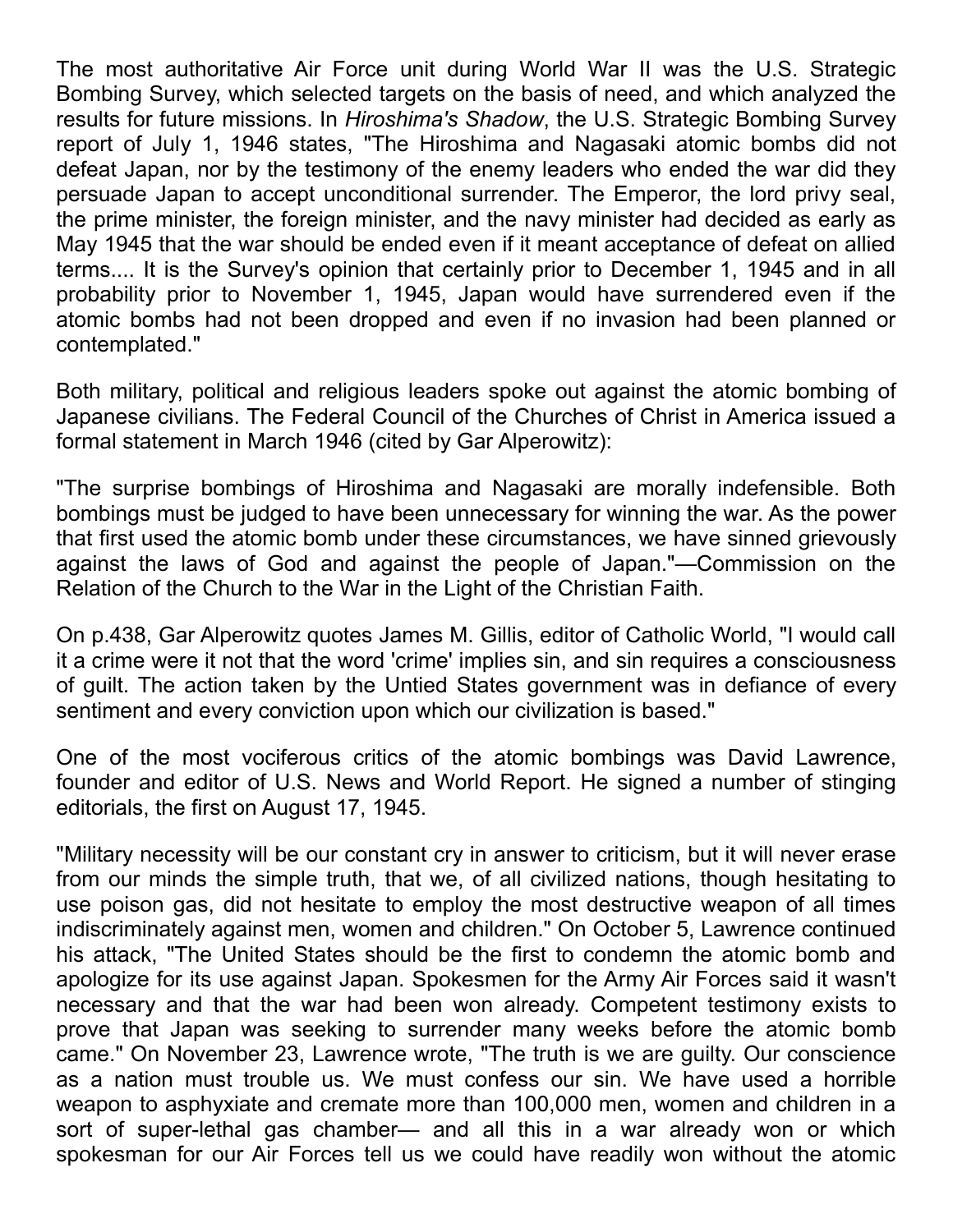bomb. We ought, therefore, to apologize in unequivocal terms at once to the whole world for our misuse of the atomic bomb."

David Lawrence was an avowed conservative, a successful businessman, who knew eleven presidents of the United States intimately, and was awarded the Medal of Freedom by President Richard M. Nixon, April 22, 1970.

#### **ANOTHER EISENHOWER SPEAKS**

Although Eisenhower never changed his opinion of the use of the atomic bomb, during his presidency he repeatedly voiced his opinion, as quoted by Steve Neal, *The Eisenhowers* Doubleday, 1978. P.225, "Ike would never lose his scepticism of the weapon and later referred to it as a 'hellish contrivance'."

His brother, Milton Eisenhower, a prominent educator, was even more vocal on this subject. As quoted by Gar Alperwitz, p.358, Milton Eisenhower said, "Our employment of this new force at Hiroshima and Nagasaki was a supreme provocation to other nations, especially the Soviet Union. Moreover, its use violated the normal standards of warfare by wiping out entire populations, mostly civilians, in the target cities. Certainly what happened at Hiroshima and Nagasaki will forever be on the conscience of the American people."

During his Presidency, Dwight Eisenhower tried to find peaceful uses for atomic energy. In *The Eisenhower Diaries*, p.261, we find that "The phrase 'atoms for peace' entered the lexicon of international affairs with a speech by Eisenhower before the United Nations December 8, 1953." Control of atomic energy had now given the New World Order clique enormous power, and Eisenhower, in his farewell speech to the American people on leaving the Presidency In Review (Doubleday, 1969), on January 17, 1961, warned, "In the councils of government we must guard against the acquisition of unwarranted influence, whether sought or unsought, by the miliaryindustrial complex. The potential for the disastrous rise of misplaced power exists and will persist."

By failing to name the power behind the military-industrial complex, the international bankers, Eisenhower left the American people in the dark as to he was actually warning them against. To this day they do not understand what he was trying to say, that the international bankers, the Zionists and the Freemasons had formed an unholy alliance whose money and power could not be overcome by righteous citizens of the United States.

#### **MACARTHUR'S WARNING**

General Douglas MacArthur also tried to warn the American people of this threat, as quoted in *American Ceaser*, by William Manchester, Little Brown, 1978, p.692, "In 1957, he lashed out at large Pentagon budgets. 'Our government has kept us in a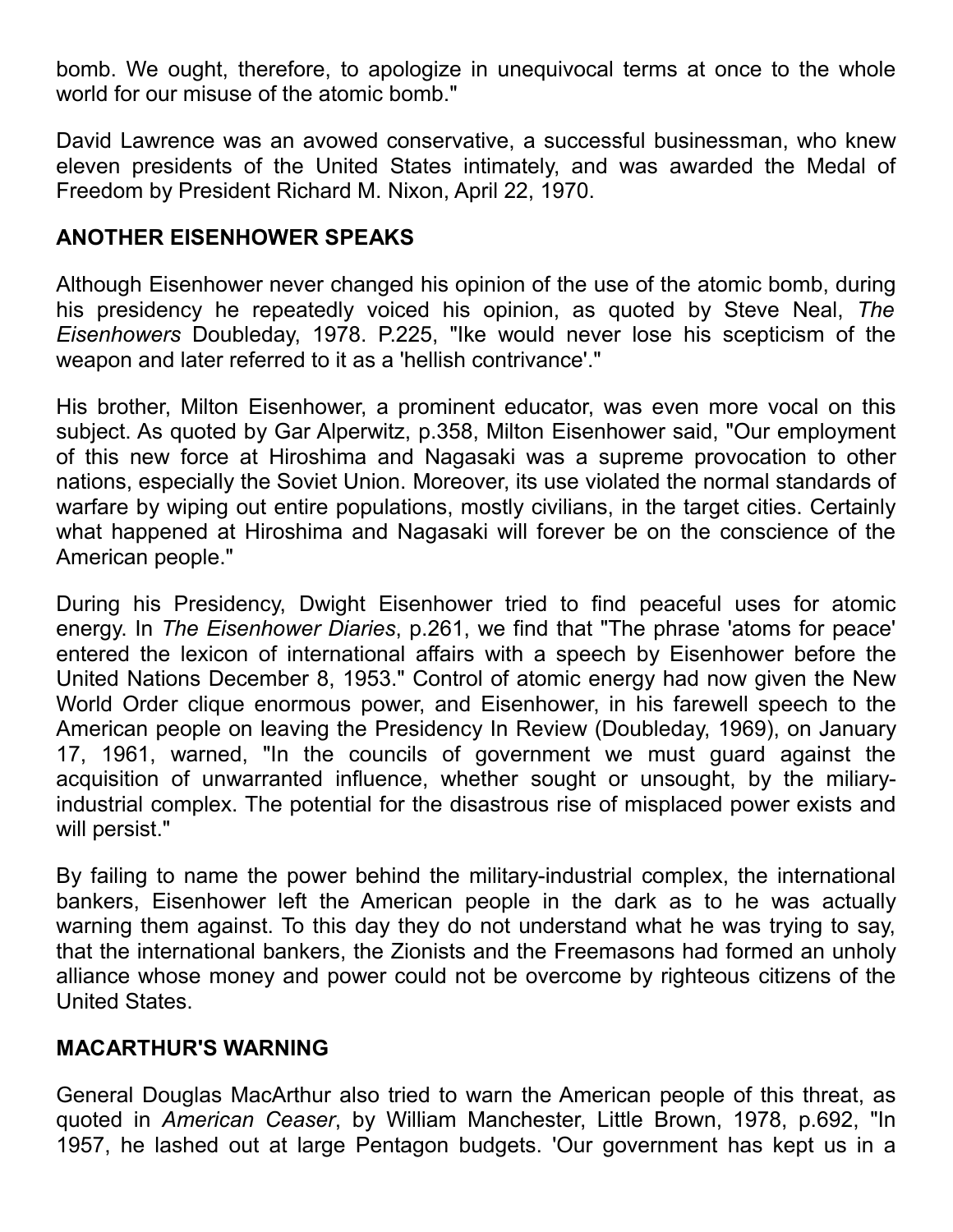perpetual state of fear—kept us in a continuous stampede of patriotic fervor—with the cry of grave national emergency. Always there has been some terrible evil to gobble us up if we did not blindly rally behind it by furnishing the exorbitant funds demanded. Yet, in retrospect, these disasters seem never to have happened, seem never to have been quite real."

This was the restatement of Senator Vandenberg's famous comment, "We have to scare the hell out of 'em."

#### **THE NEW ATOMIC AGE**

The scientists who had built the atomic bomb were gleeful when they received the news of its success at Hiroshima and Nagasaki. In the book, Robert Oppenheimer, Dark Prince, by Jack Rummel, 1992, we find, p.96, "Back in the United States the news of the bombing of Hiroshima was greeted with a mixture of relief, pride, joy, shock and sadness. Otto Frisch remembers the shouts of joy, 'Hiroshima has been destroyed!' 'Many of my friends were rushing to the telephone to book tables at the La Fonda Hotel in Santa Fe in order to celebrate. Oppenheimer walked around "like a prizefighter, clasping his hands together above his head as he came to the podium".'"

Oppenheimer had been a lifelong Communist. "He was heavily influenced by Soviet Communism ": A New Civilization, by Sidney and Beatrice Webb, the founders of Fabian Socialism in England. He became director of research at the newly formed U.S. Atomic Energy Commission, with his mentor, Bernard Baruch, serving as chairman. Oppenheimer continued his many Communist Party Associations; his wife was Kitty Peuning, widow of Joe Dallet, an American Communist who had been killed defending Communism with the notorious Lincoln Brigade in Spain. Because Oppenheimer was under Party discipline, the Party then ordered him to marry Kitty Peuning and make a home for her.

Baruch resigned from the Atomic Energy Commission to attend to his business interests. He was replaced by Lewis Lichtenstein Strauss, of Kuhn, Loeb Co. Strauss was apprised of Oppenheimer's many Communist associations, but he decided to overlook them until he found that Oppenheimer was sabotaging progress on developing the new and much more destructive hydrogen bomb. It seemed apparent that Oppenheimer was delaying the hydrogen bomb until the Soviet Union could get its own version on line. Furious at the betrayal, he asked Oppenheimer to resign as director of the Commission. Oppenheimer refused. Strauss then ordered that he be tried. A hearing was held from April 5 to May 6, 1954. After reviewing the results, the Atomic Energy Commission voted to strip Oppenheimer of his security clearance, ruling that he "possessed substantial defects of character and imprudent dangerous associations with known subversives".

Oppenheimer retired to Princeton, where his mentor, Albert Einstein, presided over the Institute for Advanced Study, a think tank for refugee "geniuses", financed by the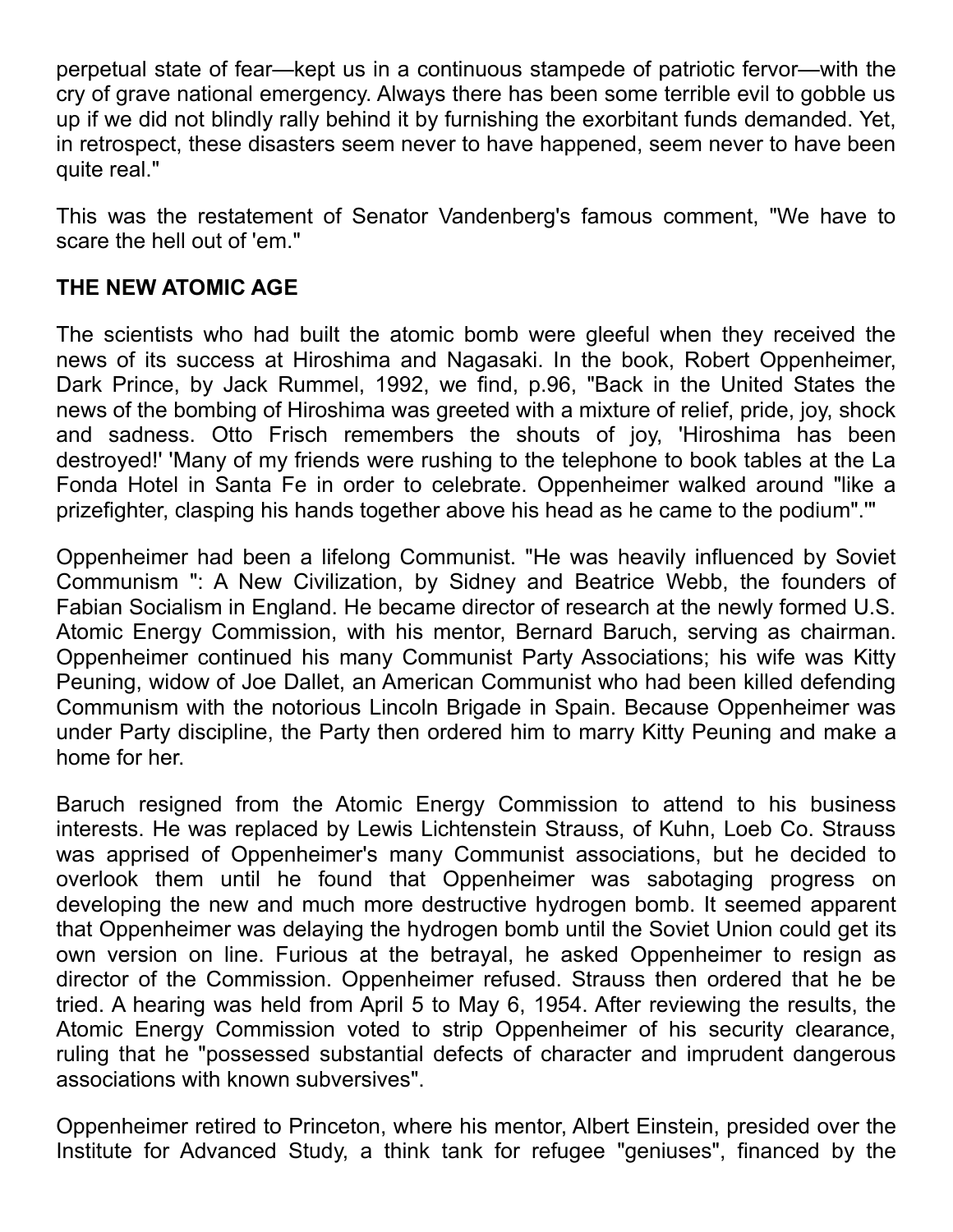Rothschilds through one of their many secret foundations. Oppenheimer was already a trustee of the Institute, were he remained until his death in 1966.

## **THE REBIRTH OF ISRAEL**

Einstein considered the atomic age merely as a stage for the rebirth of Israel. On p.760 of *Einstein; His Life And Times* we find that Abba Eban, the Israeli Ambassador, came to his home with the Israeli consul, Reuben Dafni. He later wrote, "Professor Einstein told me that he saw the rebirth of Israel as one of the few political acts in his lifetime which had an essential moral quality. He believed that the conscience of the world should, therefore, be involved in Israel's preservation." by Ronald W. Clarke, Avon Books 1971.

On March 1, 1946, Army Air Force Contract No. MX-791 was signed, creating the RAND Corporation as an official think tank, defining Project RAND as "a continuing program of scientific study and research on the broad subject of air warfare with the object of recommending to the Air Force preferred methods of techniques and instrumentalities for this purpose." On May 14, 1948, RAND Corporation funding was taken over by H. Rowan Gaither, head of the Ford Foundation. This was done because the Air Force had sole control of the atomic bomb, RAND Corp. developed the Air Force and atomic bomb program for the Cold War, with the Strategic Air Command, the missile program, and many other elements of the "terror strategy". It became a billion dollar game for these scientists, with John von Neumann, their leading scientist, becoming world famous as the inventor of "game theory", in which the United States and the Soviet Union engaged in a worldwide "game" to see which would be the first to attack the other with nuclear missiles. In the United States, the schools held daily bomb drills, with the children hiding under their desks. No one told them that thousands of schools children in Hiroshima had been incinerated in their classrooms; the desks offered no protection against nuclear weapons. The moral effect on the children was devastating. If they were to be vaporized in the next ten seconds, there seemed little reason to study, marry and have children, or prepare for a steady job. This demoralization through the nuclear weapons program is the undisclosed reason for the decline in public morality.

In 1987, Phyllis LaFarge published *The Strangelove Legacy, The Impact Of The Nuclear Threat On Children*, chronicling through extended research the moral devastation wreaked on the children by the daily threat of annihilation. She quotes Freeman Dyson, who stated the world has been divided into two worlds, the world of the warriors, and the world of the victims, the children. It was William L. Laurence, sitting in the co-pilot's seat of a B-29 over Nagasaki, and the children waiting to be vaporized below. This situation has not changed.

## **THE LEGAL ASPECTS OF NUCLEAR WARFARE**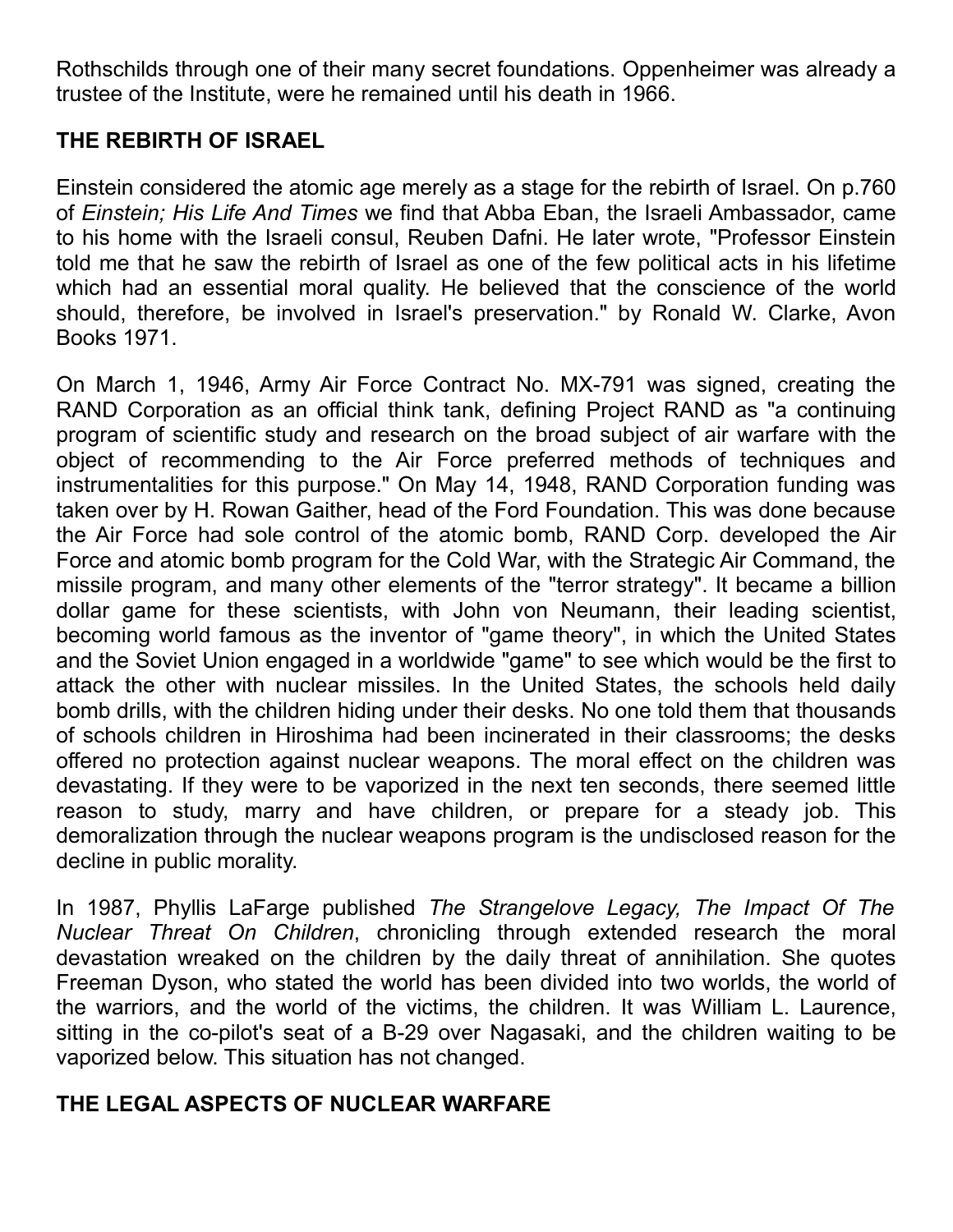Because Japan was occupied by the U.S. Military in 1945, the Japanese Government was never allowed any opportunity to file any legal charges about the use of the atomic bombs on Hiroshima and Nagasaki. Although Japanese leaders were tried and executed for "war crimes" no one was ever charged for the atomic bombings. It was not until 1996 that the World Court delivered an opinion on the use of nuclear weapons, (p.565, Hiroshima's Shadows) "In July 1996, the World court took a stand in its first formal opinion on the legality of nuclear weapons. Two years earlier, the United Nations had asked the Court for an advisory opinion. The General Assembly of the United Nations posed a single, yet profoundly basic, question for consideration. It the threat of use of nuclear weapons on any circumstances permitted under international law? For the first time, the world's pre-eminent judicial authority has considered the question of criminality vis-a-vis the use of a nuclear weapon, and, in doing so, it has come to the conclusion that the use of a nuclear weapon is 'unlawful'. It is also the Court's view that even the threat of the use of a nuclear weapon is illegal. Although there were differences concerning the implications of the right of self-defense provided by Article 51 of the U.N. Charter, ten of the fourteen judges hearing the case found the use of threat to use a nuclear weapon to be illegal on the basis of the existing canon of humanitarian law which governs the conduct of armed conflict. The judges based their opinion on more than a century of treatise and conventions that are collectively known as the 'Hague' and 'Geneva' laws."

Thus the Court ruled that nuclear weapons are illegal under the Hague and Geneva conventions , agreements which were in existence at the time of the Hiroshima and Nagasaki bombings. They were illegal then, and they are illegal now.

## **GANDHI SPEAKS**

Among world leaders who spoke out about the United States' use of atomic weapons in Japan, Mahatma Gandhi echoed the general climate of opinion. P.258, Hiroshima's Shadow: "The atomic bomb has deadened the finest feelings which have sustained mankind for ages. There used to be so-called laws of war which made it tolerable. Now we understand the naked truth. War knows no law except that of might. The atomic bomb brought an empty victory to the Allied armies. It has resulted for the time being in the soul of Japan being destroyed. What has happened to the soul of the destroying nation is yet too early to see. Truth needs to be repeated as long as there are men who do not believe it."

Memorial Day, 1998

**Cast of Characters:** The House of Rothschild; international bankers who made enormous profits during the nineteenth century, and used their money to take over governments.

Bernard Baruch: New York agent of the Rothschilds who at the turn of the century set up the tobacco trust, the copper trust and other trusts for the Rothschilds. He became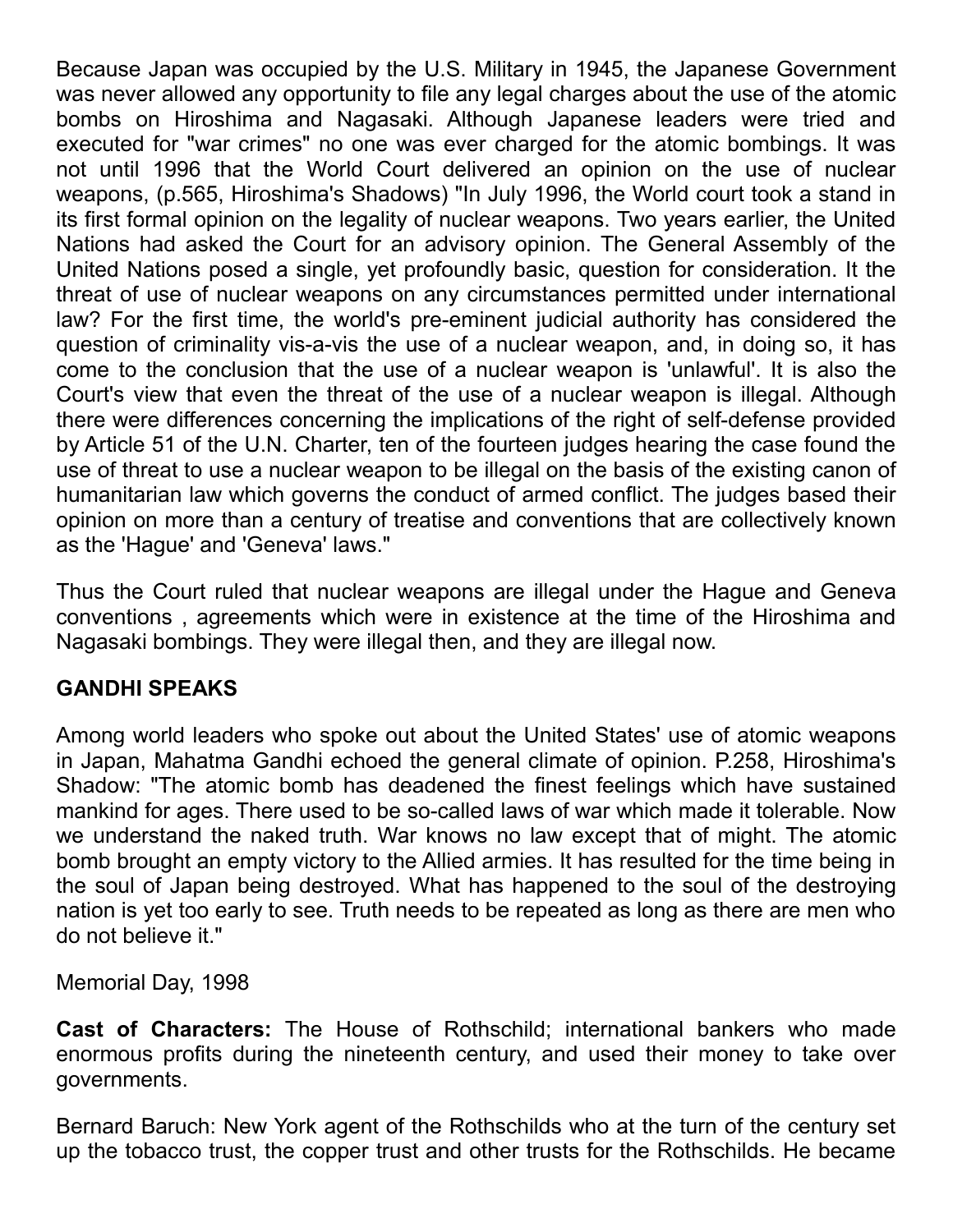the grey eminence of the United States atomic bomb program when his lackey, J. Robert Oppenheimner, became director of the Los Alamos bomb development, and when his Washington lackey, James F. Byrnes, advised Truman to drop the atomic bomb on Hiroshima and Nagasaki.

Albert Einstein; lifelong Zionist who initiated the United States' atomic bomb program with a personal letter to President Franklin D. Roosevelt in 1939.

#### **BIBLIOGRAPHY:**

The Private Lives Of Albert Einstein, by Roger Highfield, St. Martins Press, NY, 1993.

The Wizards Of Armageddon, by Fred Kaplan, Simon & Shuster, NY, 1993.

Albert Einstein, by Milton Dank, Franklin Watts, 1983.

Off The Record; The Private Papers Of Harry S. Truman, Harper & Row, 1980.

The Eisenhowers, by Steve Neal, Doubleday, 1978.

The Eisenhower Diaries, W.W. Norton, 1981.

In Review, Dwight D. Eisenhower, Doubleday, 1969.

Eisenhower, Stephen E. Ambrose, Simon & Schuster, 1983.

The Strangelove Legacy, Phyllis LaFarge, Harper & Row, 1987.

Einstein, His Life & Times, Ronald W. Clark, Avon books, 1971.

Robert Oppenheimer, Dark Prince, by Jack Rummel, 1992.

The Manhattan Project, by Don E. Beyer, Franklin Wat, 1991.

The Great Decision, The Secret History Of The Atomic Bomb, Michael Amrine, Putnams, NY, 1959.

Eisenhower At War, by David Eisenhower, Random House, NY, 1986.

The Fall Of Japan, by William Craig, Dial, NY, 1967.

Oppenheimer, The Years Of Risk, Jas W. Kunetka, Prentice Hall, 1982.

Target Tokyo, Gordon W. Prange, McGraw Hill, 1984.

Hiroshima's Shadow, edited by Kai Bird, Pamphleteer Press, 1998.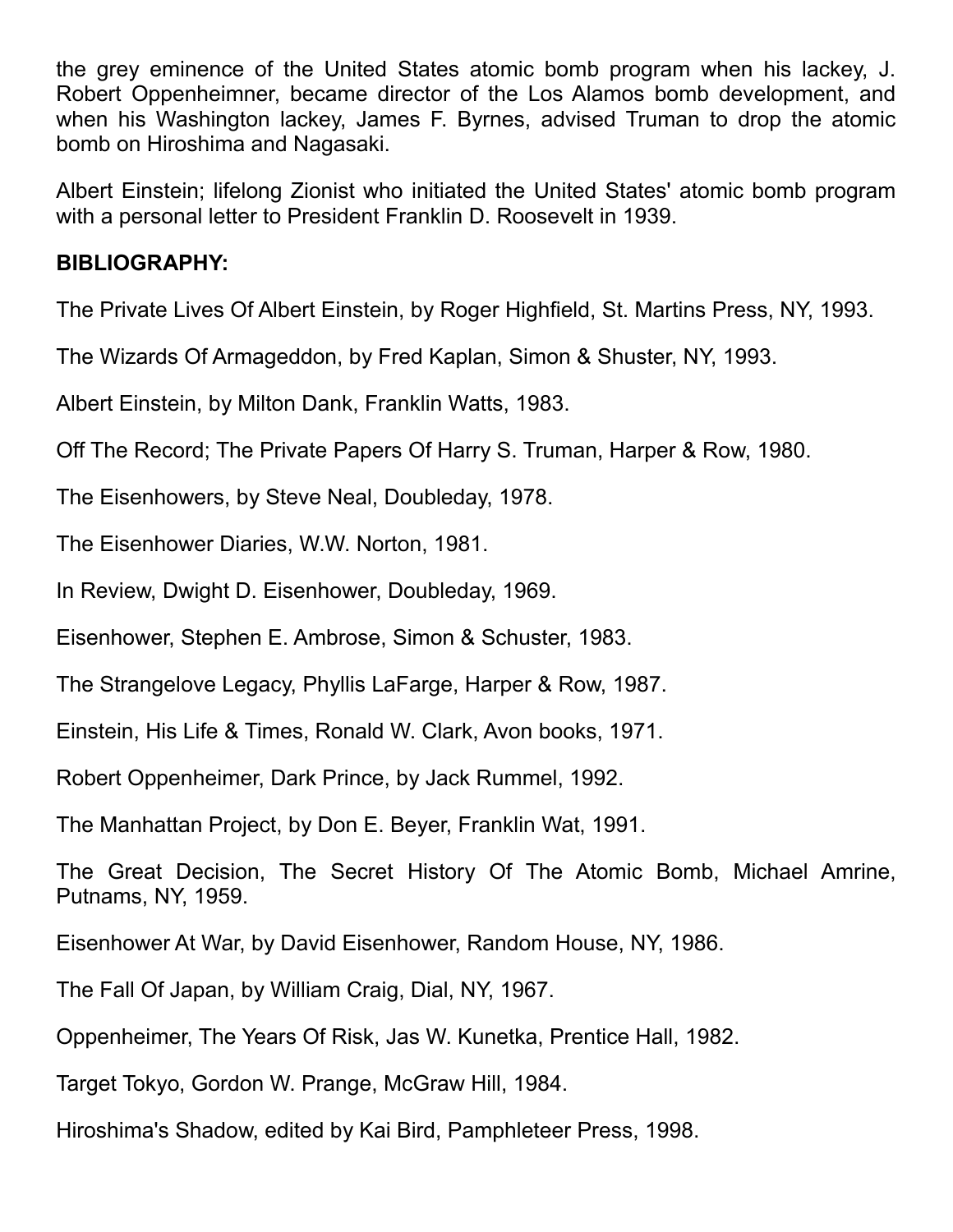The Decision To Use The Atomic Bomb, by Gar Alperowitz, Knopf, NY, 1995.

Was Einstein Right? by Clifford M. Will, Basic Books, 1986.

## **THE COURT OF INTERNATIONAL JUSTICE**

Eustace C. Mullins, Ezra Pound World Peace Foundation Japanese-American Friendship Society and the People of Japan,

Plaintiffs,

The United States Government, Defendant.

The plaintiffs bring this action before the World Court of International Justice to resolve the following charges:

1. Defendant conspired to commit war crimes against the people of Japan during World War II.

2. Defendant conspired to commit atrocities against the people of Japan during World War II.

3. Defendant conspired to subsequently evade and cover up these crimes by militarily occupying the nation of Japan, effectively preventing the people of Japan from seeking legal recourse for the actions of defendant. Defendant continues to militarily occupy Japan today, with 49,999 troops stationed there, on the pretext that the Soviet Union might attack. This pretext ignores the geopolitical fact that the Soviet Union collapsed in 1989 and does not pose a threat to anyone.

4. Defendant conspired to commit crimes of genocide against the people of Japan, motivated by racial hatred and religious bigotry.

5. Defendant violated the Hague agreements and the Geneva Convention, as determined by the World Court in June 1996, by making war against civilians and inflicting millions of casualties by firebombing Japanese cities and the atomic bombing of Hiroshima and Nagasaki during World War II.

6. After committing these crimes, defendant conspired to cover up these crimes by issuing a number of false statements, denying war crimes, and distortions of fact to evade any punishment for these war crimes.

7. Defendant also conspired to conceal from the American people the circumstances behind the commission of these war crimes, that a small group of conspirators, refugees from Europe, came to the United States and infiltrated the government of the United States, and in total secrecy launched the project to manufacture an atomic bomb for use against Germany and Japan. At no time during this conspiracy were the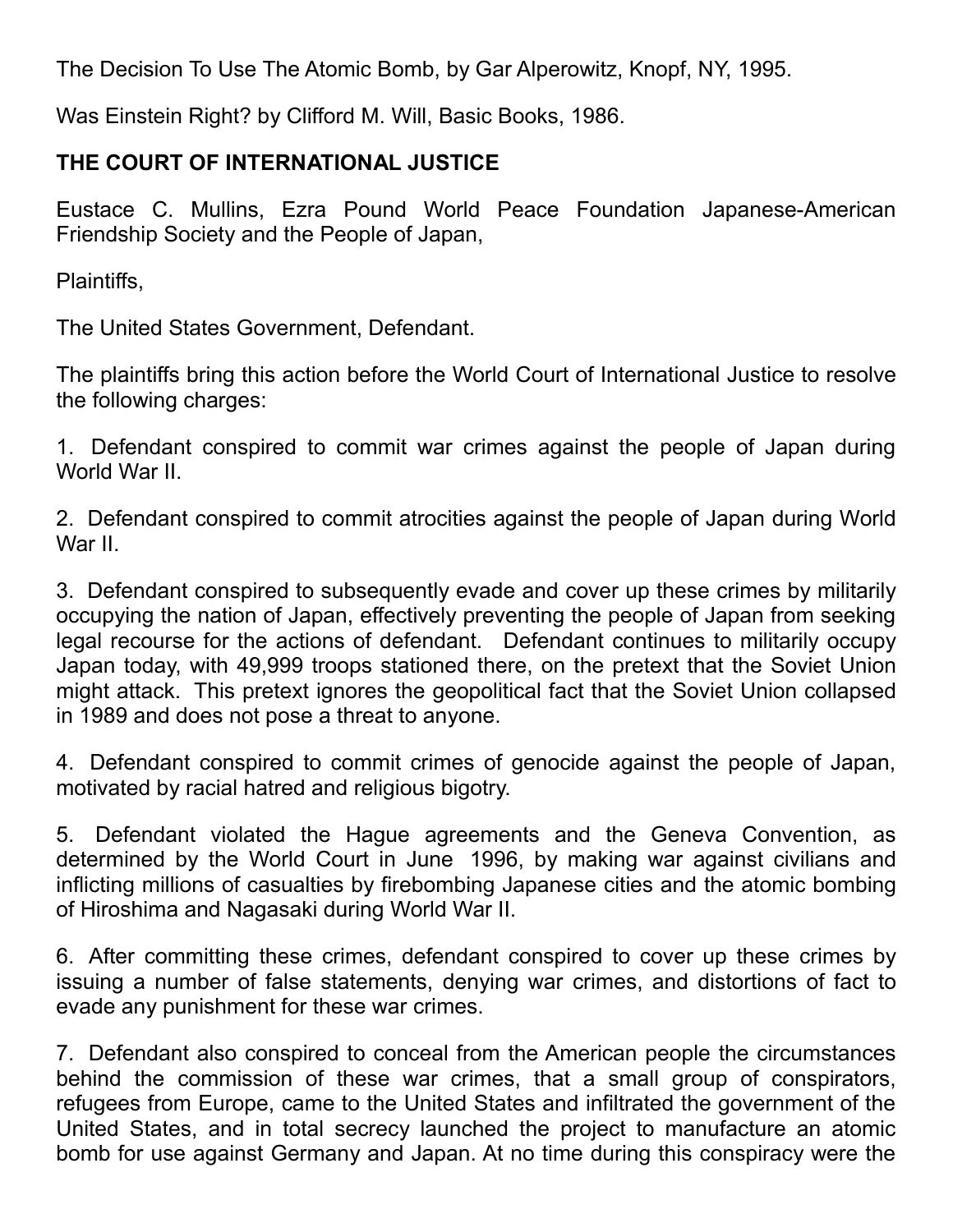people of the United States aware of what was taking place, nor consulted for their approval, in violation of republican'principles and the Constitution of the United States.

8. Since World War II, defendant has conducted a worldwide program of atomic terrorism, called atomic diplomacy, to ensure that its program continues unabated, and without punishment.

9. Although Japan had been reduced to ashes by June 1945, defendant insisted that an invasion was necessary, while ignoring peace tenders from Japan since May 1945, and defendant further claimed that the American military would suffer one million war dead while invading Japan, and that it was necessary to drop the atomic bombs on Hiroshima, August 6, 1945, and Nagasaki, August 9, 1945. In fact, as Admiral William D. Leahy pointed out in his book, *I Was There*, "the invasion itself was never authorized." General Dwight D. Eisenhower, Supreme Military Commander, Admiral William D. Leahy, Air force General Curtis LeMay, and many other American military leaders, made public statements that it was not necessary to drop the atomic bombs. Political considerations dictated that it be dropped on Japan, in order to test it on a living population, and, if possible, to "tally" a million or more victims with the bombs, for the purpose of postwar intimidation of all other nations.

10. The atomic bomb was the creation of a small group of European refugees, whose efforts to develop such a bomb in Europe had been indignantly rejected. Albert Einstein, the physicist, wrote a personal letter to President Franklin D. Roosevelt, August 2, 1939, recommending that this bomb be built by the United States. His letter was hand-delivered to Roosevelt by Alexander Sachs, a Wall Street speculator. The atomic bomb program was directed from behind the scenes by another Wall Street speculator, Bernard Baruch, an agent of the Rothschilds. Baruch selected Major General Leslie Groves as the director of the project, and J. Robert Oppenheimer as science director of the program. Baruch continued to issue directives throughout the program, insisting to Major General Groves that the city of Kyoto be the primary target of the atomic bombs. Military leaders opposed this selection, pointing out that Kyoto was the ancient capital of Japan, and a religious center with more than two hundred ancient temples. Hiroshima and Nagasaki were finally chosen, although neither of these cities offered a primary military target. Baruch continued to dictate decisions on the atomic bomb, through the President's National Defense Research Committee, chaired by Baruch's Washington representative, James F. Byrnes.

11. After the devastation of Hiroshima and Nagasaki, defendant perpetrated a number of outright falsehoods to avoid blame for these massacres of civilians. The first was that the inhabitants were warned by leaflets dropped over the city that an atomic bomb would be used. In fact, the leaflets were not dropped until August 10, after the bombs had exploded. The President's Committee had resolved on May 31, 1945 that "we could not give the Japanese any warning." The second falsehood was that an invasion of Japan would be necessary if the atomic bomb was not used; this would cost a million American lives. Many leading American military authorities state this is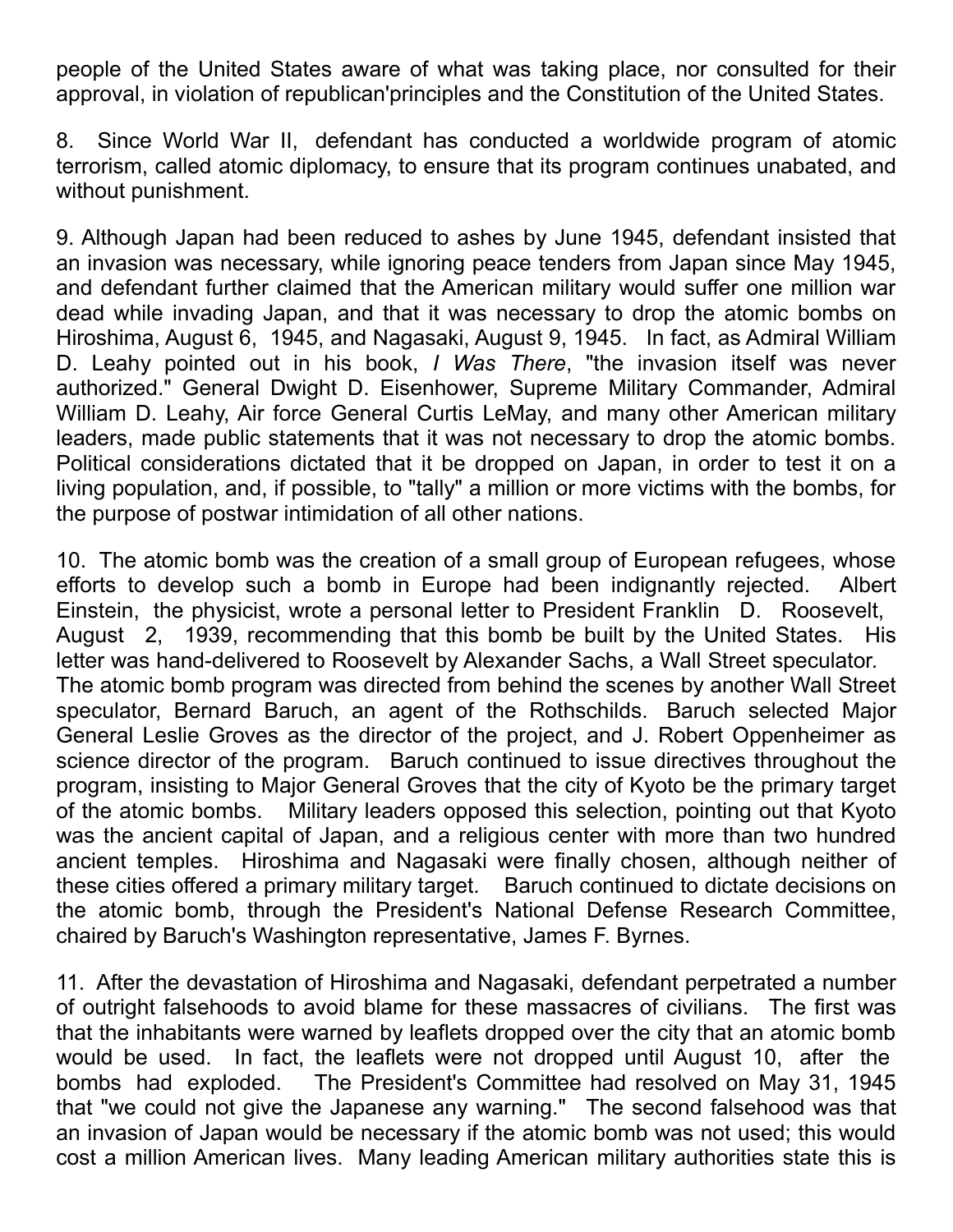absolutely false. The third falsehood was that both cities were "key military targets". President Truman boasted in his private papers that "in 1945 I had ordered the atomic bomb dropped on Japan at two places devoted almost exclusively to war production."

In fact, more than 95% of the dead at Hiroshima and Nagasaki were civilians. Only 4.4% of the death toll was made up of military personnel. A fourth falsehood, printed in the New York Times September 5, 1945, was that the victims had suffered no radiation damage. This story was written by William L. Laurence, the paid propagandist for the War Department with exclusive rights to material on the atomic bomb. Laurence quoted Major General Groves that the Japanese "are attempting to create sympathy for themselves".

12. The Legation of Switzerland in Tokyo forwarded to the defendant a statement from the Japanese government, the complaint that "the city of Hiroshima is a provincial town without any protection or military installations of any kind, but also none of the neighboring regions or towns constitutes a military objective." Observers on the scene recorded that "strictly military damage was insignificant."

13. The most authoritative official United States unit during World War II was the U.S. Strategic Bombing Survey, which selected targets and analyzed the results of the bombings for the benefit of future missions. Their report of July 1, 1946 states, "the Hiroshima and Nagasaki bombs did not defeat Japan, nor by the testimony of the enemy leaders who ended the war did they persuade Japan to accept unconditional surrender. The Emperor, the lord privy seal, the prime minister, the foreign minister, and the navy minister had decided as early as May 1945 that the war should be ended even if it meant acceptance of defeat on allied terms... It is the Survey's opinion that certainly prior to December 1, 1945, and in all probability prior to November 1, 1945, Japan would have surrendered even if the atomic bombs had not been dropped and even if no invasion had been planned or contemplated."

14. This proves that the destruction of Hiroshima and Nagasaki were war crimes deliberately committed, with foreknowledge that it was not necessary to drop the atomic bombs on these two cities. As David Lawrence, founder and editor of U.S. News And World Report, wrote in his editorial November 23, 1945, "the truth is we are guilty. Our conscience as a nation must trouble us. We must confess our sin. We have used a horrible weapon to asphyxiate and cremate more than 100,000 men, women and children in a sort of super-lethal gas chamber—and all this in a war already won or which spokesman for our Air Forces tell us we could have readily won without the atomic bomb."

15. The world leader and pacifist Mahatma Gandhi spoke sadly about the tragedy of Hiroshima and Nagasaki. "The atomic bomb has deadened the finest feelings which have sustained mankind for ages. There used to be so-called laws of war which made it tolerable. Now we understand the naked truth. War knows no law except that of might. The atomic bomb brought an empty victory to the Allied armies. It has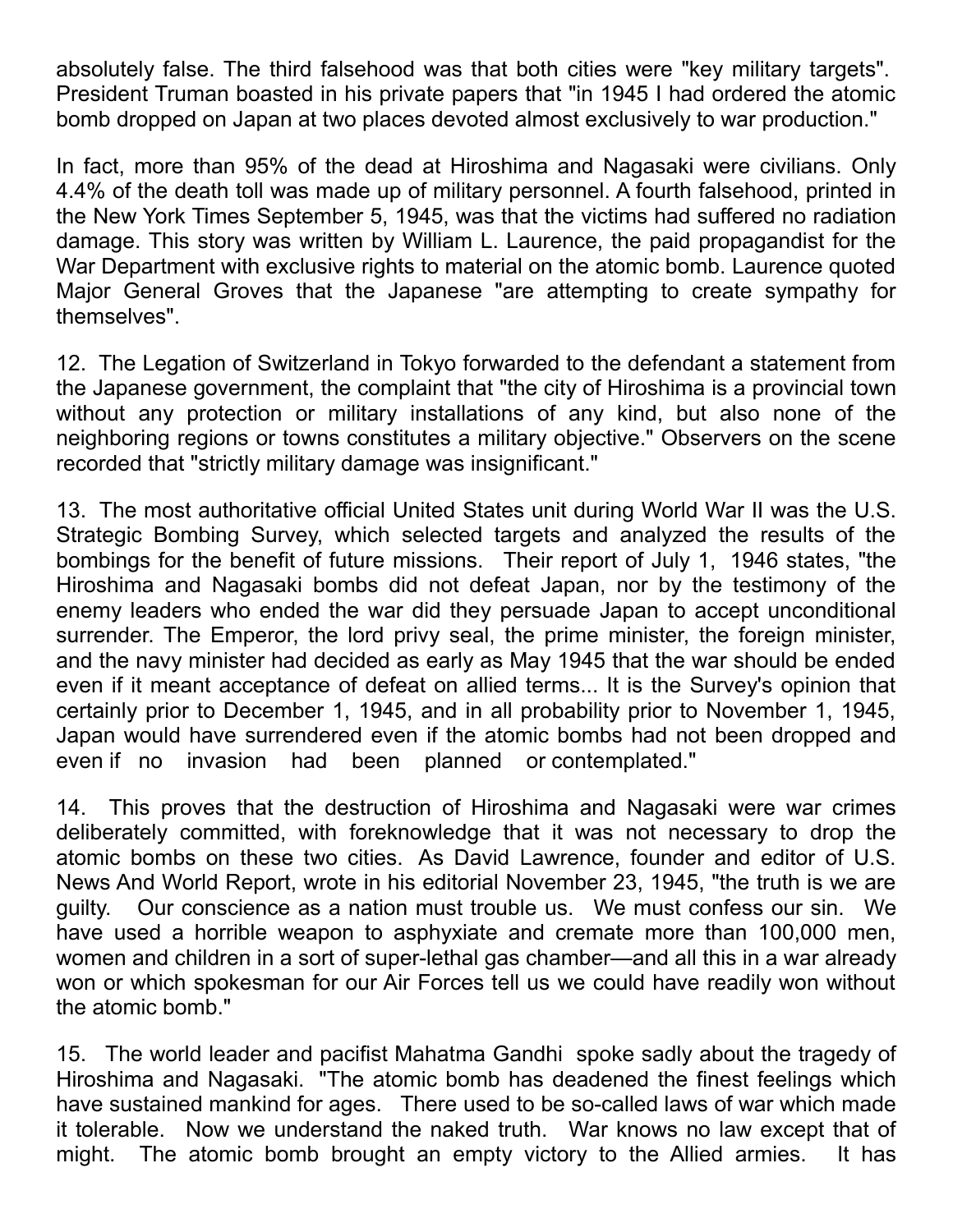resulted for the time being in the soul of Japan being destroyed. What has happened to the soul of the destroying nation is yet too early to see."

16. Defendant is in violation of the Geneva Convention. Protocol 2, Scope of Application of Humanitarian Law, states: 1. "International humanitarian law is applicable to international armed conflicts. The international law of peace existing between the states concerned will thus be large superseded by the rules of international humanitarian law.... A state can not, therefore, be allowed to invoke military necessity as a justification for upsetting that balance by departing from those rules."

17. IV. Humanitarian Requirements and Military Necessity. "In war, a belligerent many apply only that amount and kind of force necessary to defeat the enemy. Acts of war are only permissible if they are directed against military objectives, if they are not likely to cause unnecessary suffering, and if they are not perfidious." The bombing of Hiroshima and Nagasaki clearly falls outside the scope of this ruling, being civilian targets, the bombing caused unnecessary suffering, and defendant's attempted justification was openly perfidious.

18. 129. If an act of war is not expressly prohibited by international agreements or customary law, this does not necessarily mean that it is actually permissible. The socalled Martens Clause, developed by the Livonian professor Friedrich von Martens (1845-1909) delegate of Tsar Nicholas II at the Hague Peace Conferences, which has been included in the Preamble to the 1907 Hague Convention IV and reaffirmed in the 1977 Additional Protocal I as stated below, will always be applicable. In cases not covered by the Protocol or by other international agreement, civilians and combatants remain under the protection and authority of the principles of international law derived from established custom, from the principles of humanity, and from the dictates of public conscience. (Artl., pars. 2 AP 1; see also Preamble pars. 4 AP II)

19. Protocol I—Part IV. Section i. "....the obligation of the Parties to the conflict to 'at all times distinguish between the civilian population and combatants'." Article 48— Basic rule, "the prohibition of 'indiscriminate attacks'." Article 51—Protection of the civilian population, paragraph 4, in particular "an attack by bombardment by any method or means which treats as a single military objective a number of clearly separated and distinct military objectives, located in a city, town, village or other area containing a similar concentration of civilians or civilian objects" (Article 51—Protection of the civilian population paragraph 5 (a) and "an attack which may be expected to cause incidental loss of civilian life, injury to civilians, damage to civilian objects, or a combination thereof, which would be excessive in relation to the concrete and direct military advantage anticipated (article 51—Protection of the civilian population, paragraph 5 [b]).

20. Protocal I—Part IV, Section 1. "Protection of civilians from arbitrary and oppressive enemy action, outlined in 1899, and later in 1907, was expressed in its